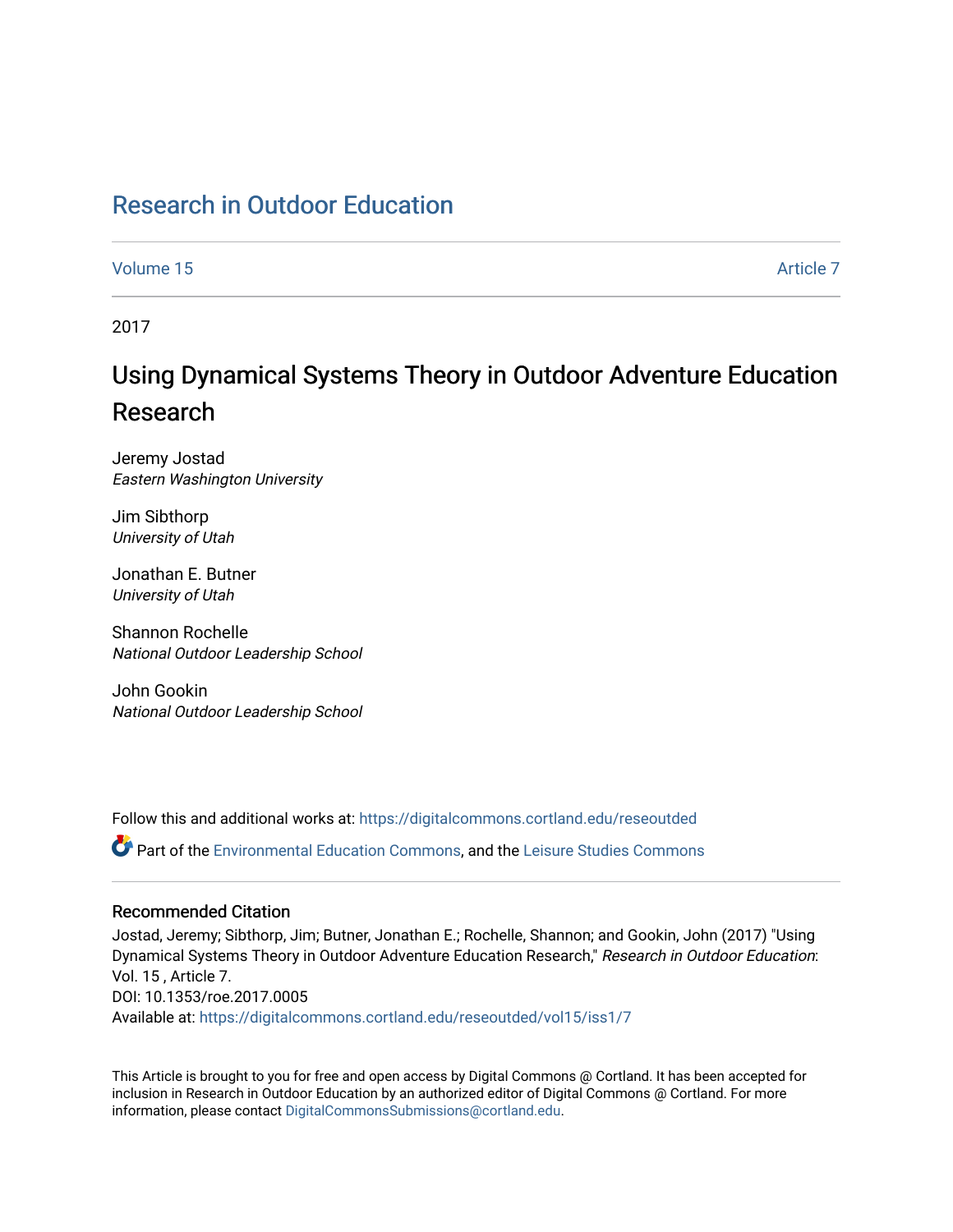## Using Dynamical Systems Theory in Outdoor Adventure Education Research

## Cover Page Footnote

A challenge of studying outdoor adventure education (OAE) is the multi-faceted nature of these programs. There are multiple components in OAE, such as students, instructors, or the environment that can influence the development of student learning outcomes. When conducting quantitative studies, researchers have limited ability to control these influences because of the natural setting of such programs, hindering many of the most common quantitative research designs. To address these challenges in OAE reserach, this article demonstrates the use of a dynamical systems theory (DST) approach of modeling quantitative data. The foundations, assumptions, and descriptors used to explain DST phenomena are introduced. Methodological considerations and an example analysis are presented.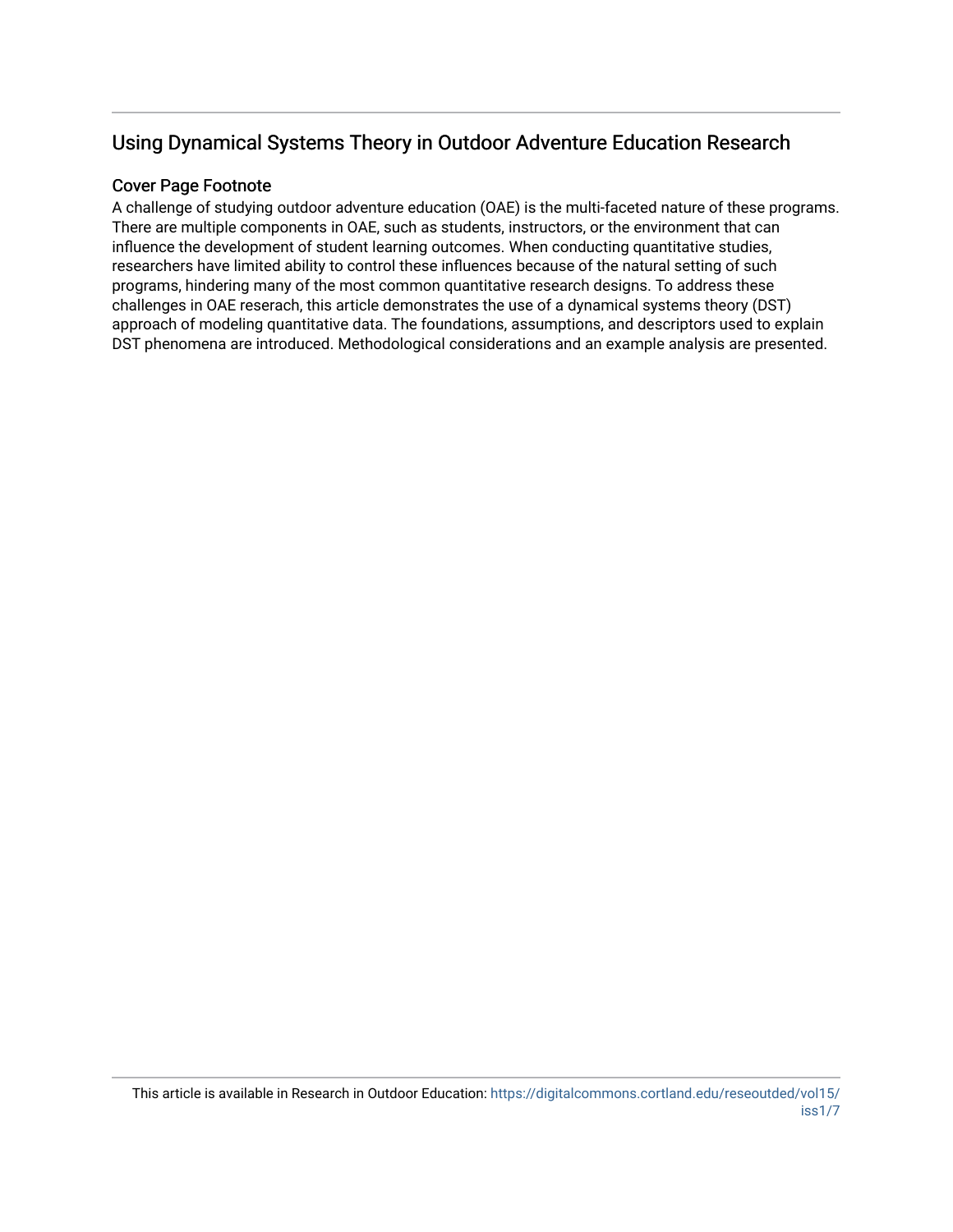Research in Outdoor Education 2017, Vol. 15, pp. 93–113

## **Using Dynamical Systems Theory in Outdoor Adventure Education Research**

Jeremy Jostad Jim Sibthorp Jonathan E. Butner Shannon Rochelle John Gookin

## **Abstract**

A challenge of studying outdoor adventure education (OAE) is the multifaceted nature of these programs. There are multiple components in OAE, such as students, instructors, or the environment that can influence the development of student learning outcomes. When conducting quantitative studies, researchers have limited ability to control these influences because of the natural setting of such programs, hindering many of the most common quantitative research designs. To address these challenges in OAE reserach, this article demonstrates the use of a dynamical systems theory (DST) approach of modeling quantitative data. The foundations, assumptions, and descriptors used to explain DST phenomena are introduced. Methodological considerations and an example analysis are presented.

**Keywords:** social, group, dynamic

**Jeremy Jostad**, Department of Physical Education, Health, and Recreation, Eastern Washington University; **Jim Sibthorp**, Department of Health, Kinesiology, and Recreation, University of Utah; **Jonathan E. Butner,** Department of Psychology, University of Utah; **Shannon Rochelle**, National Outdoor Leadership School; **John Gookin**, National Outdoor Leadership School

Address correspondence to Jeremy Jostad, Eastern Washington University, 200 Physical Education Building, Cheney, WA 99004. Phone: 509-359-7097 Email: jjostad@ewu.edu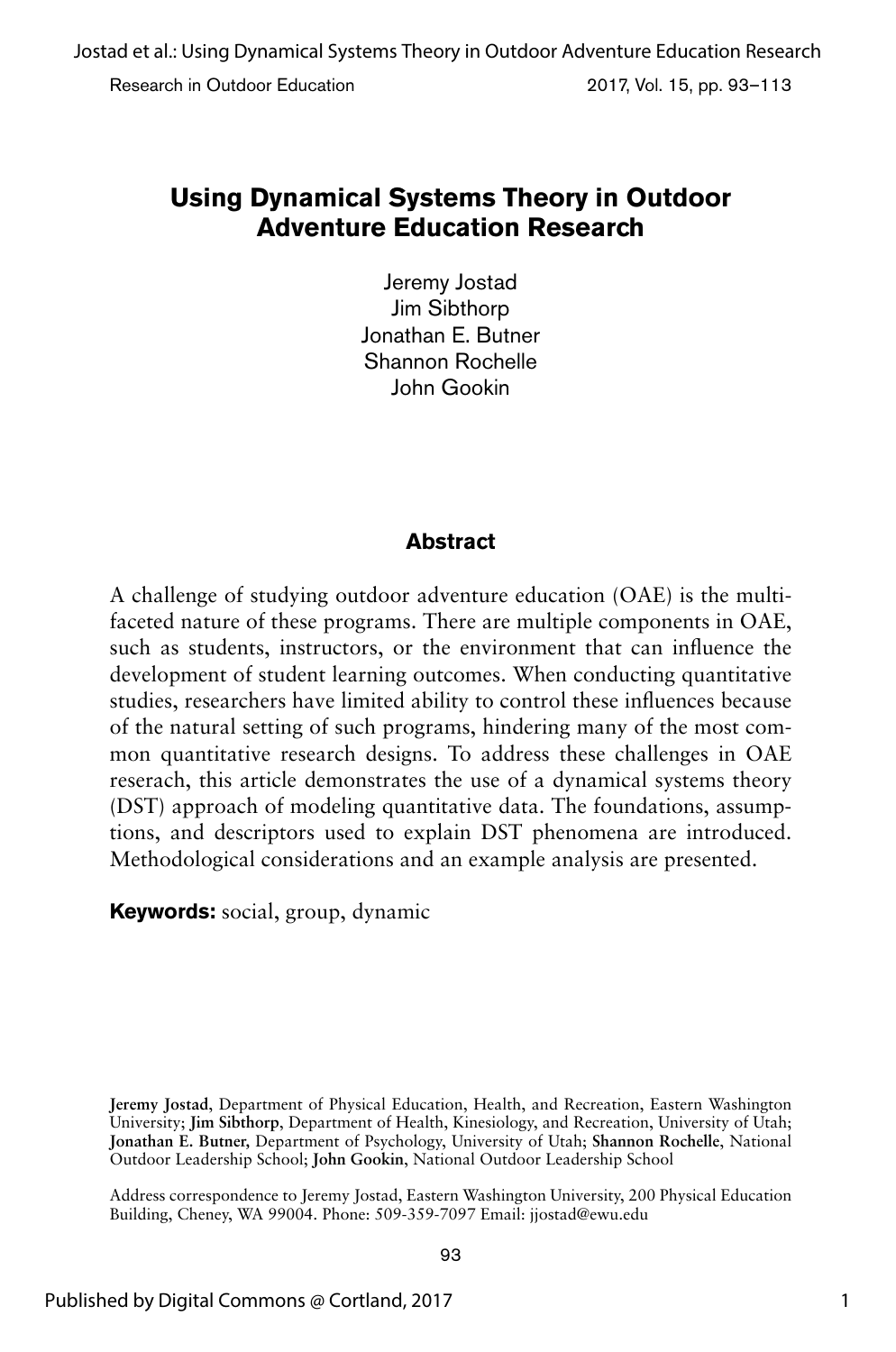*When Tim arrived for his outdoor adventure education (OAE) course he was very nervous and anxious. This was the first time he had been away from home for weeks at a time and the first time he had gone backpacking. Tim had always struggled to find friends at home and now he was in a group with 11 students he had never met prior to this course. Feelings of isolation crept up inside of him but he was motivated to learn as much as possible, not only about the wilderness but about himself.* 

*The first couple days of Tim's course were a challenge as he was required to learn the basic technical skills of the course, in addition to trying to get to know everyone. After the first three days of the course he struggled to develop social connections with his tent group because they did not share his interests and were not from the area where he lived. He felt as though he connected best with another student on the course, Jake, but they had not hung out with each other very much because there was so much to learn and so many tasks to complete. One of the instructors had developed good rapport with Tim by checking in every day and showing concern for Tim's well-being. The relationship with his instructor was very helpful at the beginning of the course and helped him persevere through the social challenges of the course. On day seven of the course the group changed tent groups and Tim was now in a group with Jake. Tim was able to develop an extremely close relationship with Jake and the others in his tent group after spending more time with them. Tim's experience changed dramatically when he was finally able to "connect" to other students on his course.* 

As illustrated in the vignette above, there are many factors that can and do influence how students on OAE courses change and develop. In Tim's case, the focus is on the social system and how Tim does or does not connect with other students on his course. However, the specific outcome is less important than the premise that a multitude of factors both drive and impede change in OAE. The complex relationships between the student, the others in the group, and the environment in which these experiences take place, create a challenge to studying OAE phenomena. To explain student behavior through the traditional social psychological paradigm, that is, testing and modeling behavior as a linear "cause and effect" relationship between two variables provides a very limited scope of understanding. Behavior is rarely, if ever, a linear and independent relationship between two variables; rather, the complexity of behavior is a result of the interdependency between the self, environment, and others (Lerner, 2002). Understanding the how and why of OAE remains challenging because of the multifaceted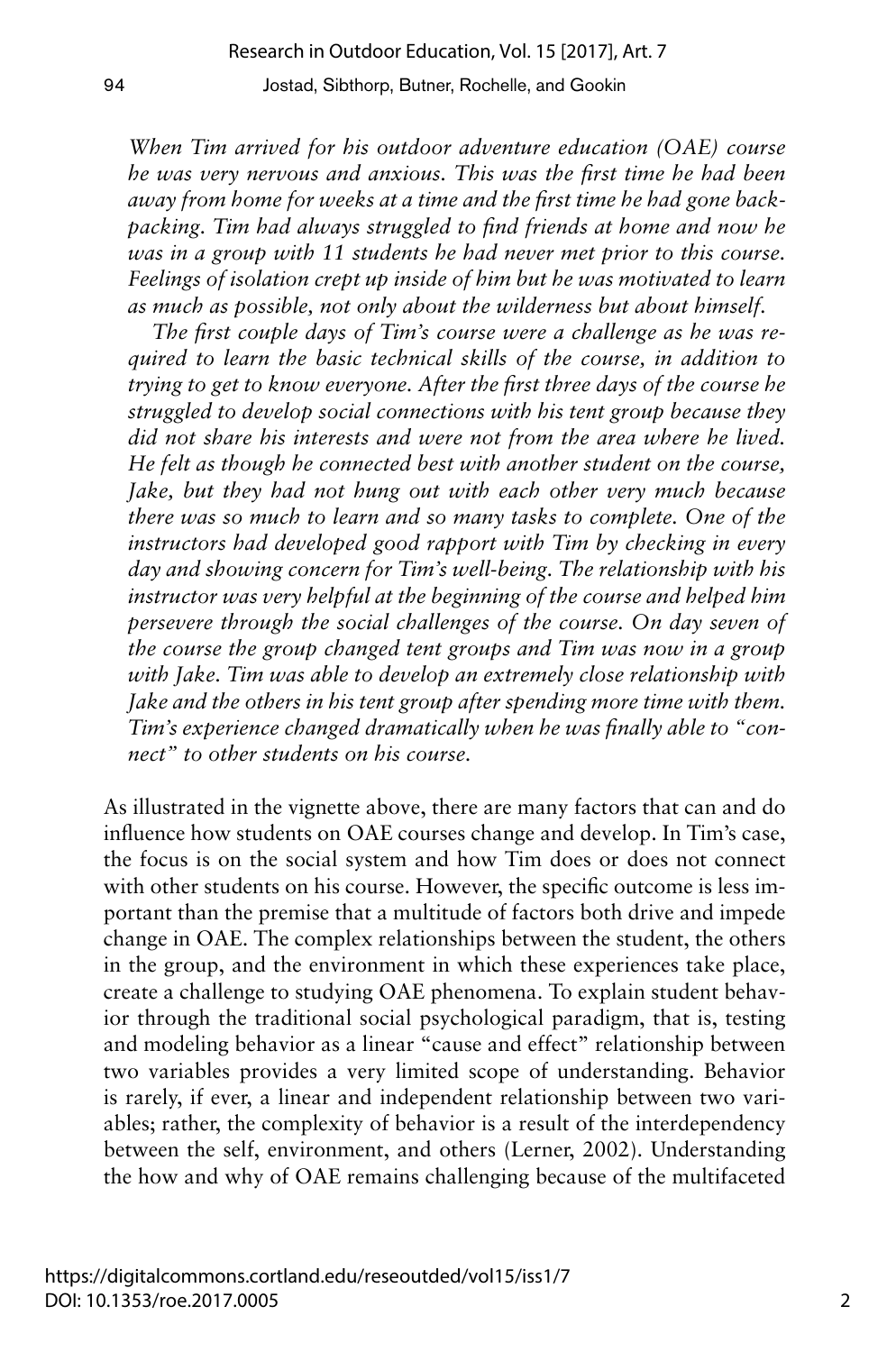Jostad et al.: Using Dynamical Systems Theory in Outdoor Adventure Education Research

Using Dynamical Systems Theory in Outdoor Adventure Education Research 95

nature of the programs, participants, instructors, and the physical environment (Ewert & Sibthorp, 2014).

Outdoor adventure education programs are comprised of multiple components that interact over multiple time scales to contribute to the learning and experience of a student (McKenzie, 2000; Sibthorp & Jostad, 2014; Walsh & Golins, 1976). For example, OAE programs offer different and sometimes multiple activities, stress different outcomes, and implement their programs with different approaches. These simple nuances, while seemingly minor, can have vast influences on the outcomes of a student. Students who participate in OAE courses also come from a variety of backgrounds with different goals for the course. Some may have participated in past backcountry experiences, whereas others may have never spent a night in a tent. Instructors play a central role and influence a multitude of aspects within an OAE course (Brown, 2002; Shooter, Paisley, & Sibthorp, 2008). The remoteness and challenge the physical environment can impose on participants also contribute to the variety of influences on every course. One way to better explain the complex nature of OAE may be through the use of dynamical systems theory (DST).

Dynamical systems theory recognizes that phenomena are comprised of multiple interconnected parts that continually interact with one another to produce emergent phenomena (Kelso, 1995). The goal of DST is not to measure every part of the system and determine the type of influence it may produce, but rather to examine the patterned behavior of a system over time (Wiese, Vallacher, & Strawinska, 2010). While the field of psychology has seen a growth of DST studies in areas ranging from motor development to familial interactions and identity (e.g., Lichtwarck-Aschoff, van Geert, Bosma, & Kunnen, 2008; Magnavita, 2012; Thelen & Smith, 2006), there have been few studies within the context of OAE (e.g., Williams, 2013) that have measured or modeled behavior with such a framework. Due to the multifaceted nature and complexity of influential factors within OAE programs, this theoretical framework deserves attention. Therefore, the purpose of this paper is to explain the theoretical foundations of DST and provide a data-based example of *one* modeling technique that can be employed by researchers.

#### **Dynamical Systems Theory**

Dynamical systems theory has deep roots in social psychology and has long been used to describe phenomena; however, recent advances in math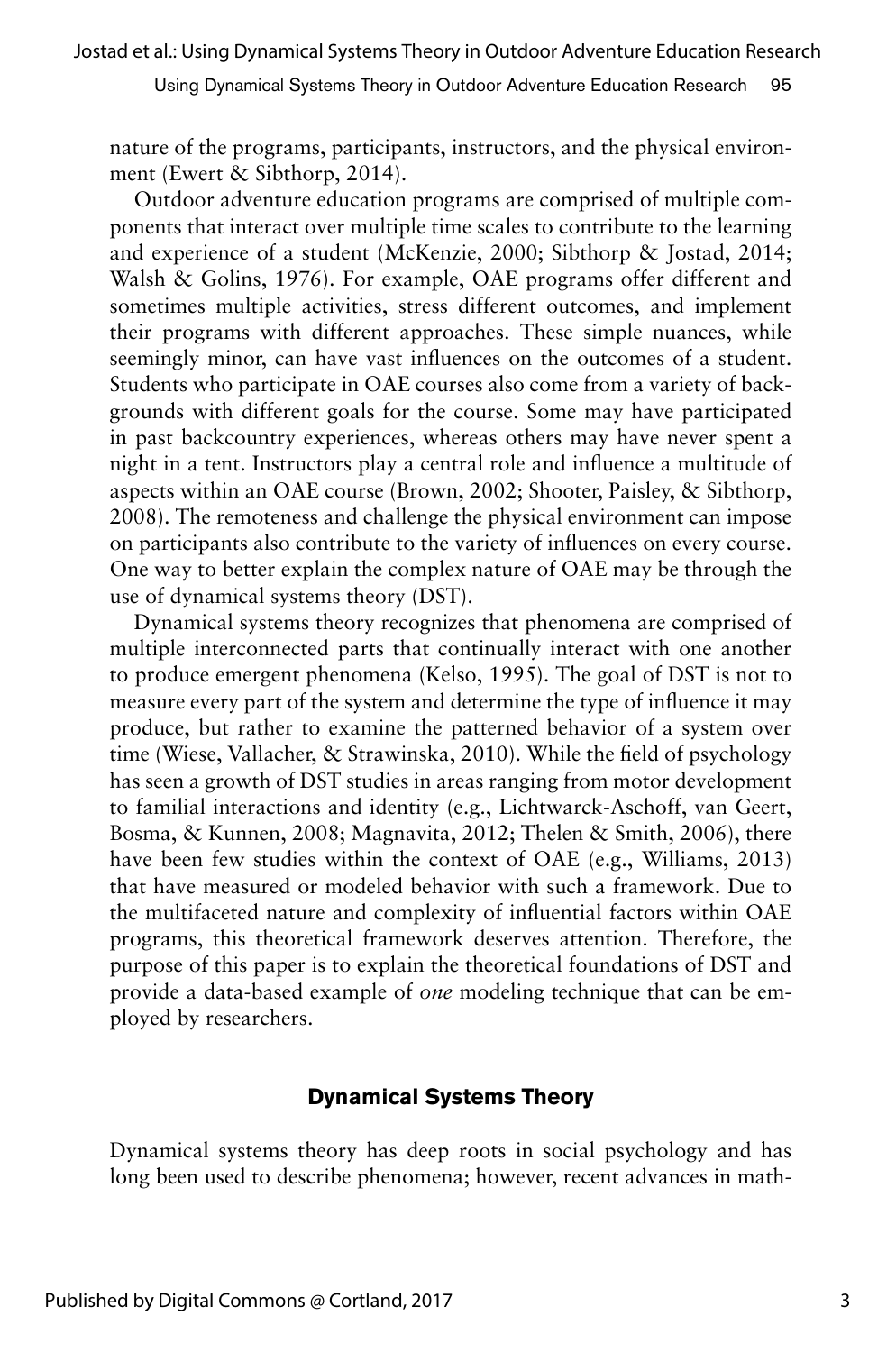ematics and statistical programs have provided the ability to track changes in systems more accurately. The term 'dynamical systems', in its most elementary form, refers to the mathematical formulation of change within a system over time. Dynamical systems models are composed of mathematical equations that describe time-based systems and the changes that occur within these systems (Granic, Hollenstein, Dishion, & Patterson, 2003). Furthermore, dynamical systems posit that contextual factors, the parts that comprise the system, also influence the change in the system. Observing this change and understanding the components that influence the temporal patterning within a system are of central importance.

This type of thinking is different than traditional approaches in three fundamental ways (McGrath, 1997). First, the focus of research is on the entire system and not directed on single variable effects, which provides a macro perspective on the phenomena of interest. Second, the state of the system is reflected in the emergence of system level phenomena that are influenced through micro level interactions. Third, the goal of DST is to understand the trajectory of the system, or in other words, the spatiotemporal dance of the system. Therefore, DST seeks to measure and model this change in systems through a language of space and time.

A DST perspective recognizes that there are multiple aspects that influence how Tim connects with other students on the course and that this changes over time. Rather than trying to focus on one or two variables that influence how Tim connects to other students, such as his personality or goals for the course, DST asserts that the focus should be to understand the unfolding of the macroscopic behavior. Therefore, the development of how Tim socially connects to others in his group is of interest.

There is a vast array of DST literature and a multitude of new research that uses DST as the theoretical foundation. For a good summary of DST and examples of how the theory might be used in social psychology see the following authors (Abraham & Shaw, 1992; DiDonato, England, Martin, & Amazeen, 2013; Hollenstein, 2011; Lewis, 2000; Thelen & Smith, 2006; Vallacher & Nowak, 1994, 1997). The following section will discuss some of the foundational assumptions of DST.

#### Foundational Assumptions

To begin an understanding of DST some of the foundational assumptions must be described. These assumptions guide how phenomena are conceptualized and the types of tools that might be used to analyze dynamical systems.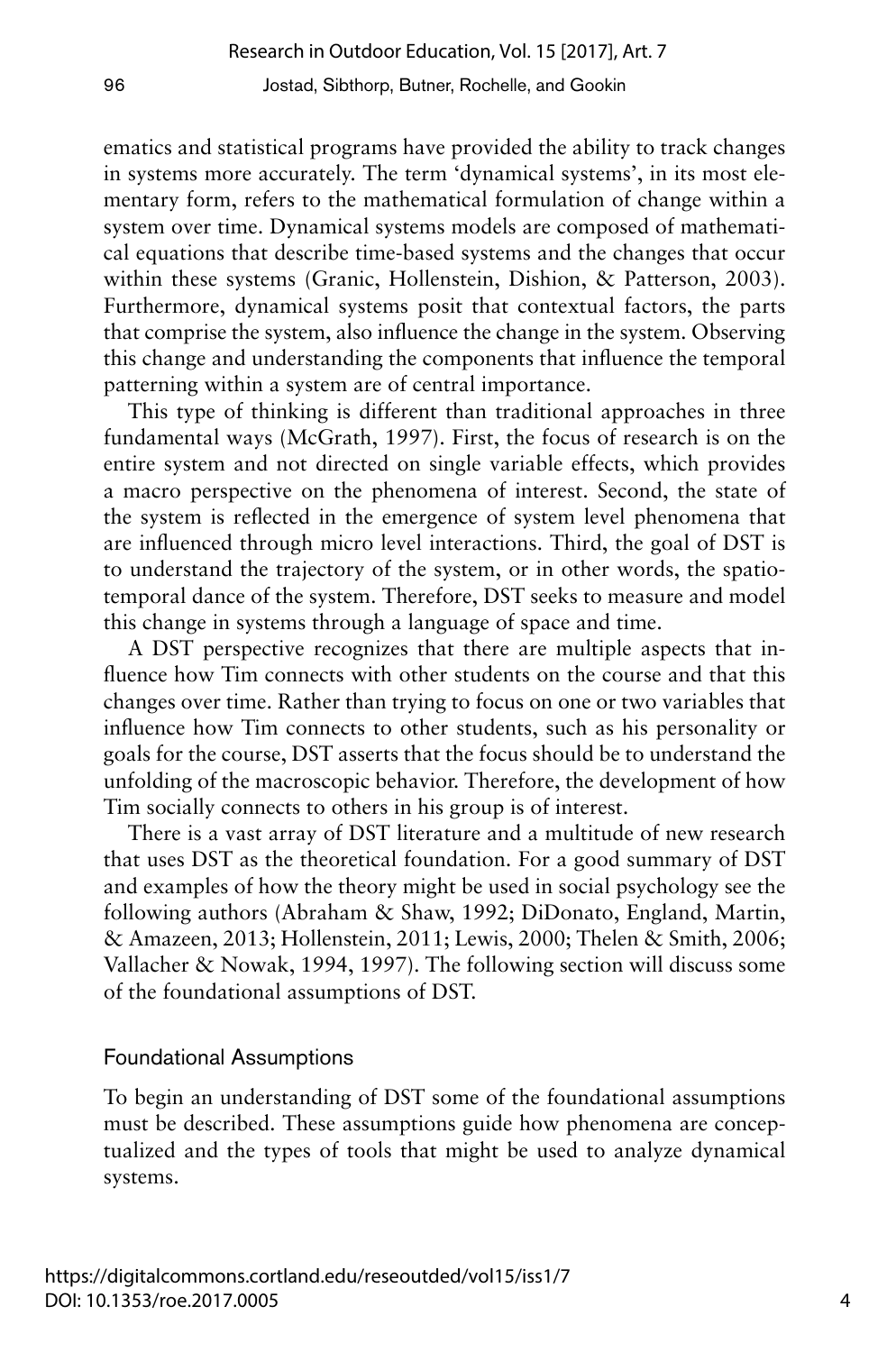Jostad et al.: Using Dynamical Systems Theory in Outdoor Adventure Education Research

Using Dynamical Systems Theory in Outdoor Adventure Education Research 97

**Emergence and self-organization.** Two of the main assumptions of dynamical systems are emergence and self-organization. Emergence suggests that the interaction of the lower order parts of a system produce a pattern of behavior that is new or different than that which existed prior (Wiese et al., 2010). That is, the individual parts of the system interact in such a way to produce something qualitatively different than the parts alone. This new emergent behavior of the system is a spontaneous product of self-organization.

Self-organization is the way in which the parts of the system interact with one another to produce emergent global behavior (DiDonato, et al., 2013). Self-organization does not have a causal agent requiring the parts to interact in a particular way, rather, the process is spontaneous (DiDonato et al., 2013). Considering Tim's experience, there are many different aspects that influence how he socially connects with others on his course. However, these connections cannot be explained solely by his sex or age (the parts of the system), rather it is through the interaction of multiple parts (age, sex, personality, interests) that leads to the emergence of this feeling of connection with others. Rather than measuring all of these parts, the focus should be on the behavior of the system (development of connection) over time.

**Sensitivity to initial conditions.** An important concept in dynamical systems theory is the notion that non-linear dynamical systems are sensitive to initial conditions. As the goal of DST is identifying the emergent patterns of a system over time, small differences in initial conditions or measurements can lead to vast differences in long-term predictions (Mitchell, 2008; Spencer & Perone, 2008). Not only does this assumption reiterate the importance of accurate measurements, but it provides a foundation of how data can be analyzed. If initial states of the system can provide information about future trajectories of the system, then it is possible to use these current states as predictors for the future. For example, the level of connection Tim feels at home with his peers can be seen as the initial conditions. If he struggles to connect with his peers at home he may feel this at the beginning of the course. His lack of connection at the beginning of the course may ultimately hinder his ability to develop a strong, or stable, connection with others by the end of the course.

**Stability.** Another key assumption is that systems generate stable patterns. System theorists assume that all systems are open systems, constant "energy" comes into and out of the system over time. This notion recognizes that systems are constantly changing and may vary from one moment to the next, but particular types of stability occur in order for the system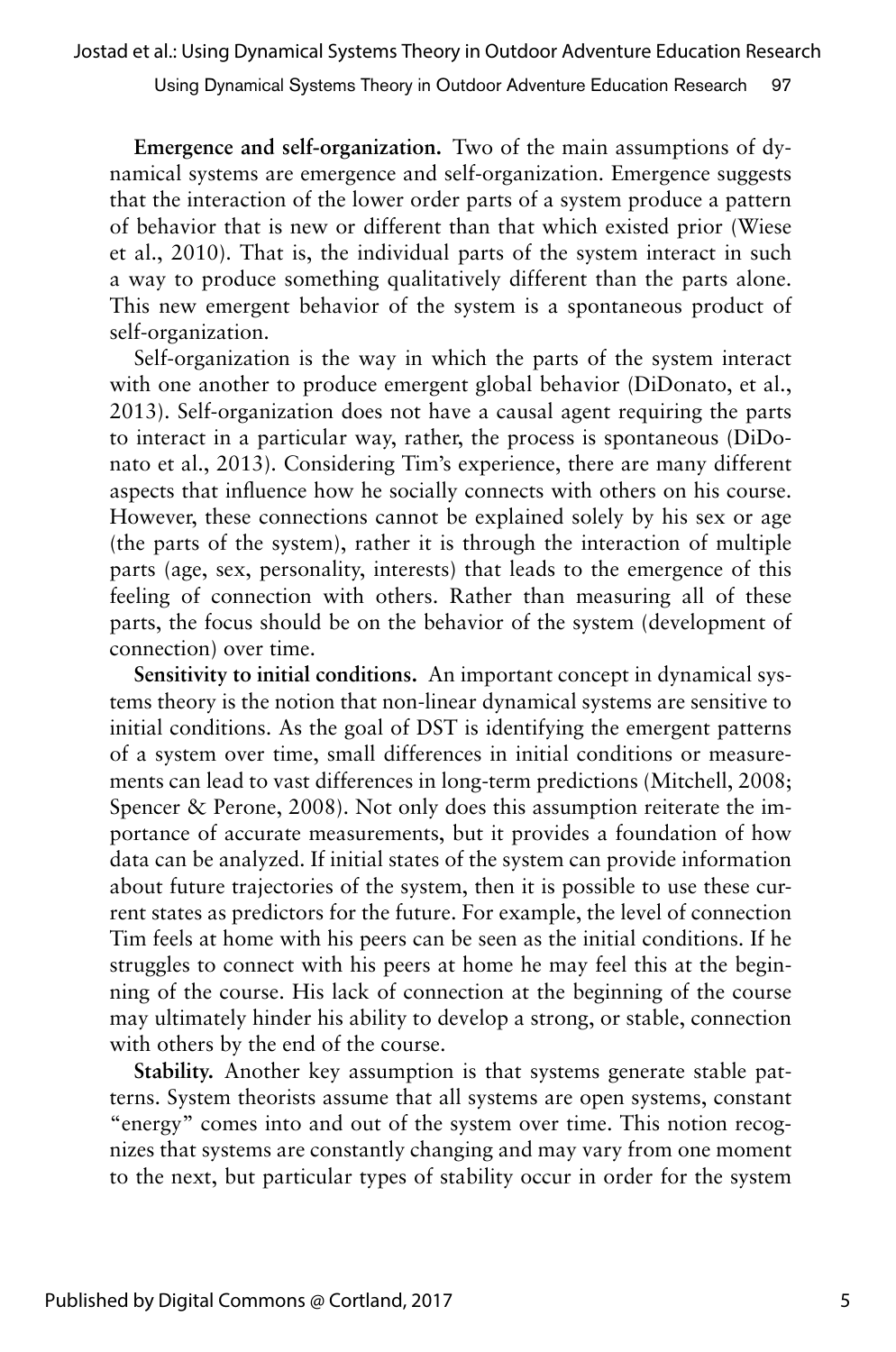to be most efficient. However, there is constantly energy that disturbs this stability, which is known as a perturbation. Perturbations are the micro changes within a system from all of the interconnected parts (Butner, Gagnon, Guess, Lessard, & Story, 2015). These perturbations can tell us about the stability of a system but are not modeled within the system.

There is a level of connection with the group that Tim feels most comfortable with and he naturally gravitates toward this level of connection throughout the course. However, there are many aspects of the course that may move him away from this particular state, such as the number of students in the group or the challenges of the day. These aspects of the course represent perturbations that move Tim around his stable state.

These assumptions provide the foundation of how DST phenomena are conceptualized, and thus, guides how systems are described and modeled. The following is a description of common terms used to depict dynamical systems.

#### **Describing Dynamical Systems**

There are some terms used to describe dynamical systems that are necessary for understanding how dynamical systems operate. These include order parameters, control parameters, attractors, repellers, and phase transitions.

#### Order Parameter

One of the crucial elements in defining the system is identifying the system level variable of interest known as an order parameter. Order parameters represent the emergent behavior of the system that is of interest (Thelen & Smith, 2006). To some extent, order parameters are similar to dependent variables in social psychological research; however, order parameters differ from dependent variables in two main respects. First, while dependent variables are described or explained by predictor variables (e.g., independent variables), order parameters provide an understanding of the system in relation to their change over time (Vallacher & Nowak, 1997). That is, order parameter values are determined by the previous measured moments in time. As discussed earlier, given that we know the initial values or states of a system, predicting future values is possible. A second difference between order parameters and dependent variables is that they must uniquely describe overall systematic conditions that evolve and change over time (Vallacher & Nowak, 1997). Therefore, order parameters must have the ability to change over time and not be static. There are a number of phenomena that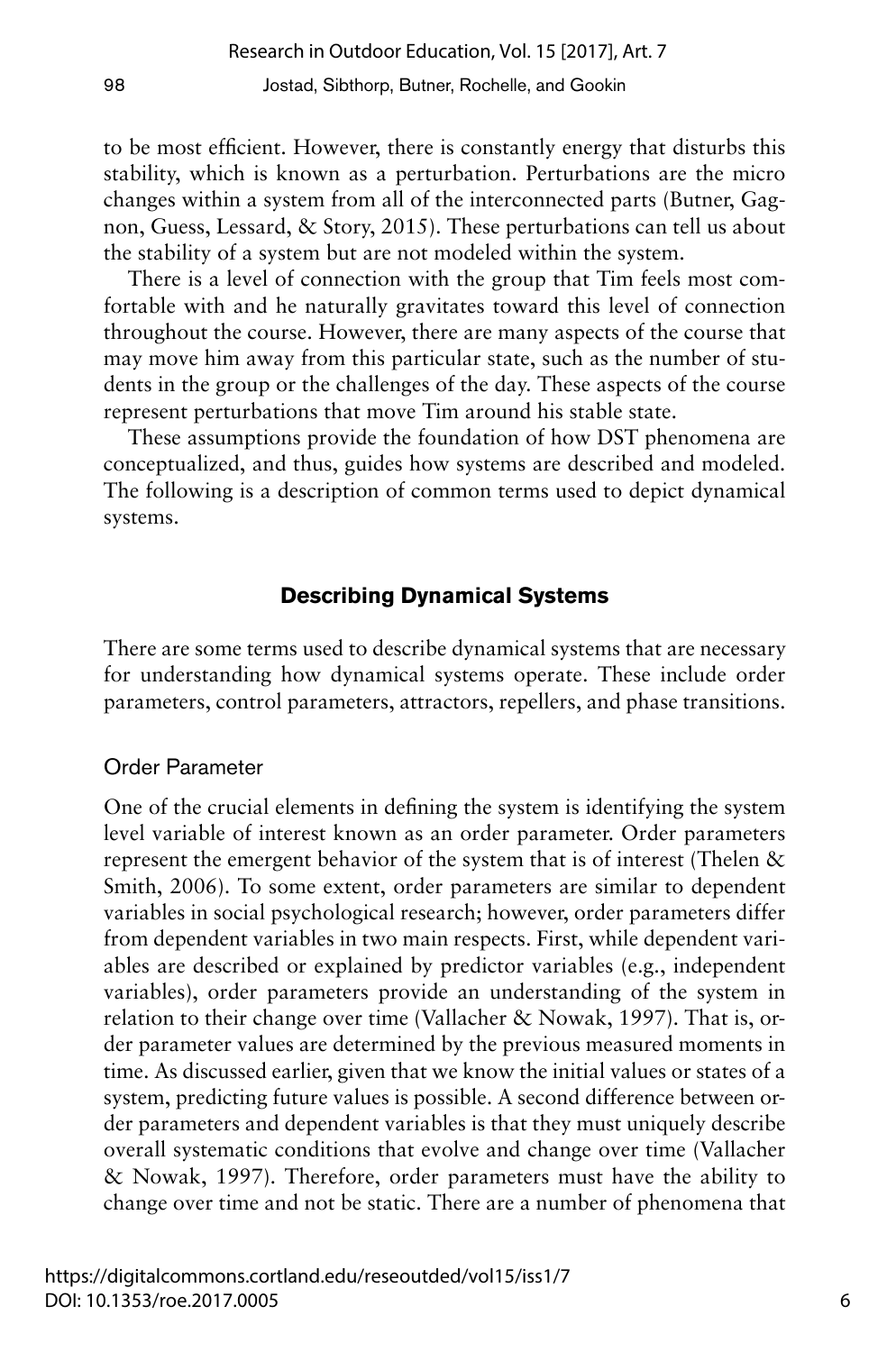Using Dynamical Systems Theory in Outdoor Adventure Education Research 99

can be considered order parameters in OAE, such as the development of self-efficacy, prosocial behaviors, and learning. In the above example, the way Tim connects to other students may be considered an order parameter because how he connects with others is a phenomenon that is influenced by its previous states and changes over time.

## Control Parameter

As order parameters can be likened to dependent variables in classical methodology terms, control parameters can be likened to independent or moderator variables. Control parameters are those that influence or change the trajectory of the order parameter; they do not necessarily control the system but are a parameter in which the trajectory of the system is sensitive (Thelen & Smith, 2006). Control parameters are often recognized as the catalyst that moves the system from one state to another. Researchers can identify control parameters based on the parameters they believe can produce change. Therefore, control parameters are different than independent or moderator variables because they predict qualitative change as opposed to a stable current value of a parameter. While many parameters within a system may have some quantitative influence on the order parameter, typically only a few will be able to develop noteworthy qualitative change. For example, the level of connection Tim feels with other students may be influenced by how his goals for the course differ from others in his group. These differing/conflicting goals may be so prominent that they create a qualitative change in his trajectory of connection with others. It may be possible for him to feel connected to others in the group, but after realizing that his motives (to develop leadership skills) differ from those of his peers (to hang out), he could feel isolated and not well connected. Therefore, Tim's goals may act as a control parameter because they may move him to a higher or lower state of connection that are qualitatively different from one another. As Vallacher and Nowak (1997) note, "describing the effect of such a variable is clearly more enlightening about the system than is describing the effect of variables that produce only quantitative effects" (p. 79). The way that DST describes the influence that control parameters have on order parameters is through attractors and repellers.

## Attractors and Repellers

Attractors and repellers are critical elements in understanding dynamical systems because they provide a measure of stability for the system. Attractors and repellers represent different states within the phase space.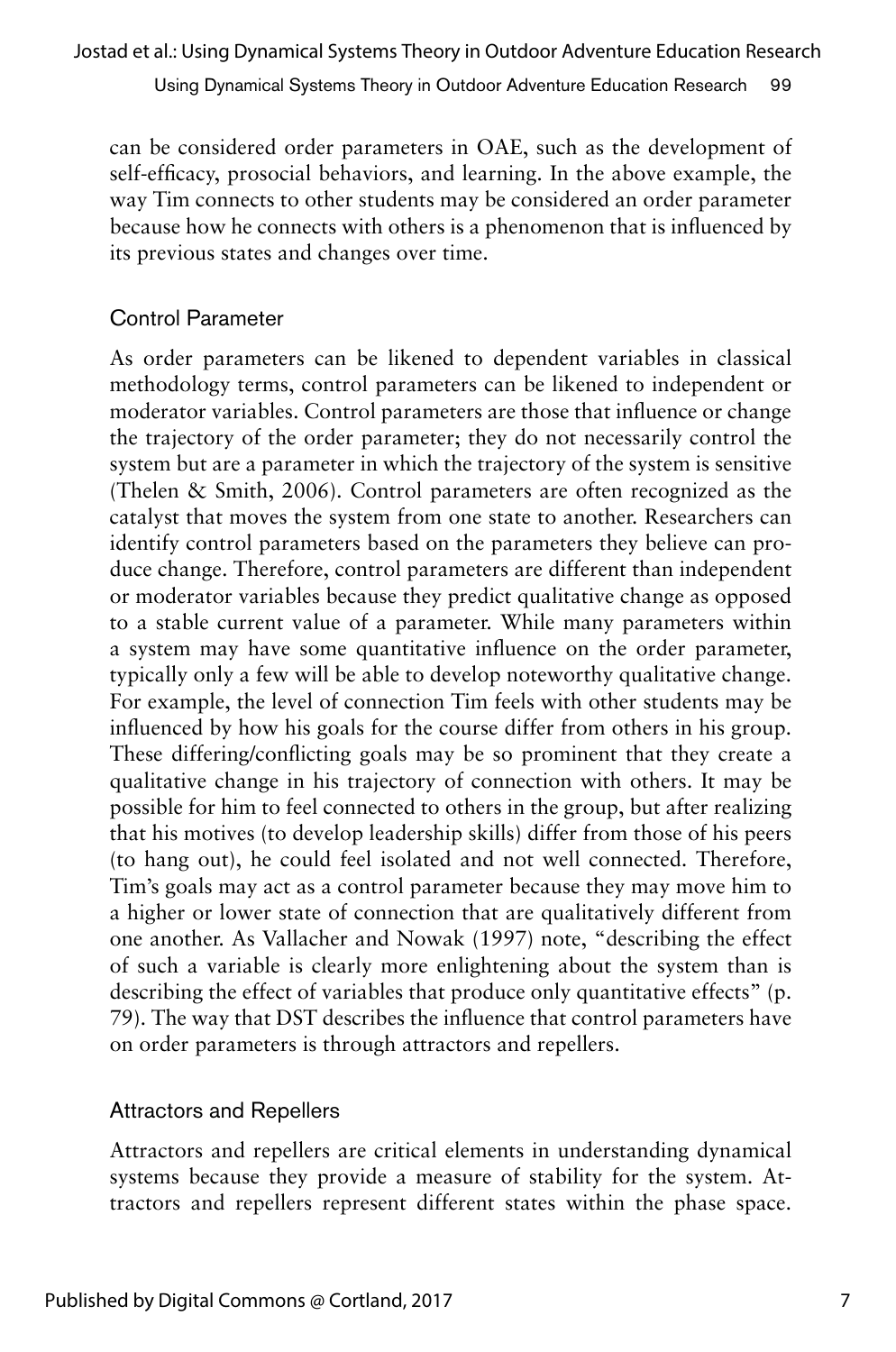The phase space is specified by measured coordinates that represent the location and trajectory of the order parameter through time (Abraham & Shaw, 1992; Nowak & Lewenstein, 1994). This space can be represented through multiple dimensions, but the most common are one- dimensional, two- dimensional, and three- dimensional space. The movement or trajectory of the order parameter within this phase space represents the stability of the dynamical system.

Attractors are a given location or area within the phase space where the trajectory of the order parameter slows and converges into a more stable state (Thelen & Smith, 2006). While there are multiple types of attractors in varying degrees of complexity (see Nowak & Lewenstien, 1994), for the introductory purpose of this paper, only fixed point attractors will be discussed.

Fixed point attractors occur when trajectories of the system converge on one point, regardless of the initial starting point (Thelen & Smith, 2006). One of the easiest ways to illustrate this concept is by considering different basins (attractors) that a ball (order parameter) may fall into or come to rest, given the different dimensions of the system (see Figure 1). The deeper the well, the stronger the fixed point attractor. This is a fixed point attractor because once the ball falls into a particular basin it will always gravitate toward the bottom of the basin (Figure 1 theoretically shows two fixed point attractors, one for each basin). A stronger attractor will show more stability (the first basin in Figure 1) whereas a weaker attractor will show less stability (the second basin in Figure 1). These stable states are where the order parameter gravitates given the expected combinations of control parameters on the system.

It is possible that Tim may connect with Jake better than any other person in his group. When Tim is feeling lonely or missing his family, Jake provides the understanding he needs to feel connected to the group. Tim also prefers to be around Jake when he is feeling good about the group. This is an example of fixed point attractors because Tim's feeling of connection stabilizes when he is with Jake.

Repellers are areas within the phase space from which the order parameter tends to move away. Repellers are often found between two attractors. If we consider Figure 1, the area between the two attractors can be viewed as a repeller because the ball will always move away from the top of the well. Repellers represent unstable areas of the state space where order parameters do not gravitate. Kelso (1995) suggests that instabilities provide three aspects of understanding to the system. First, they demarcate behavioral patterns by providing an awareness of stability changes between the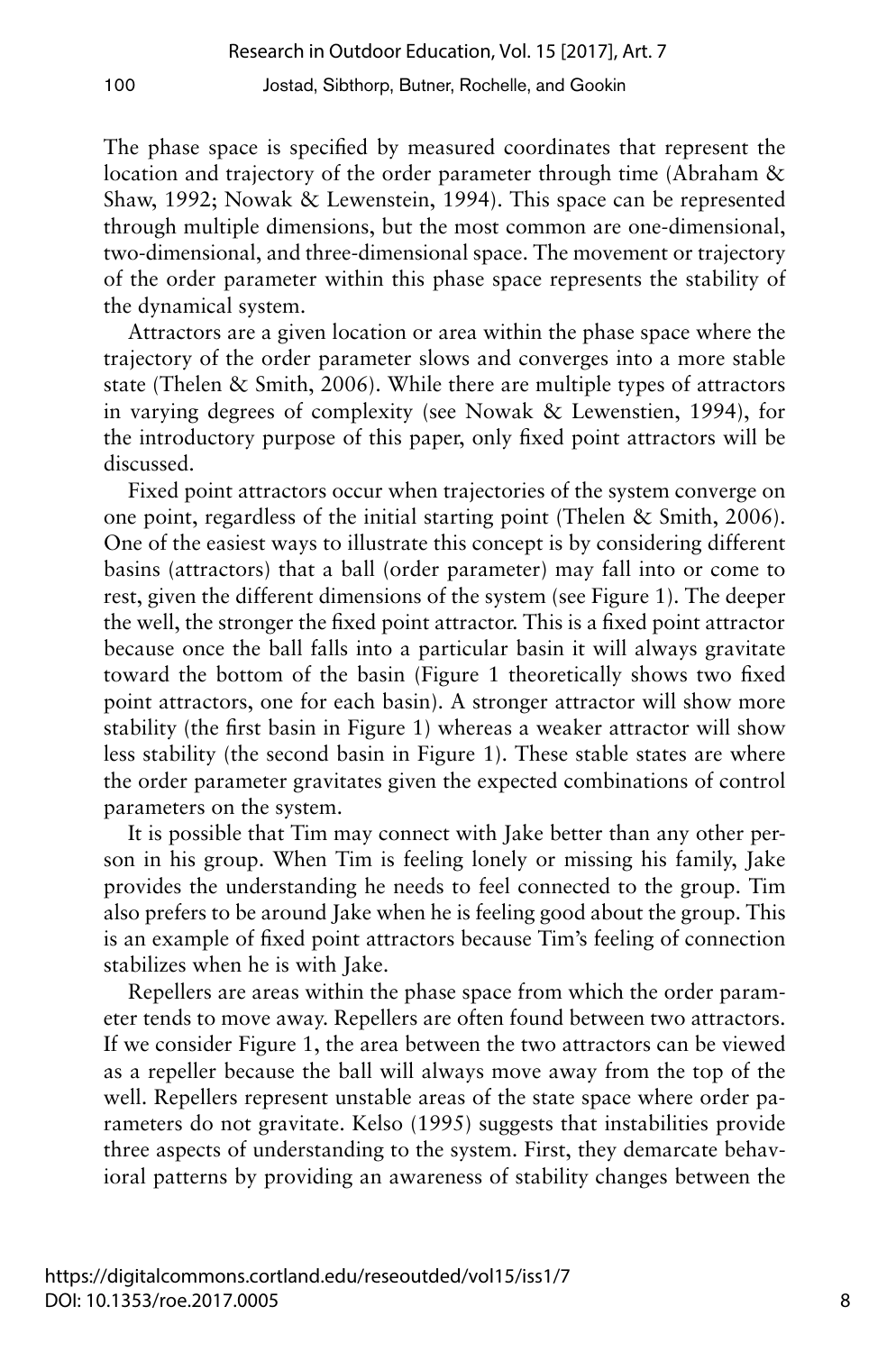Using Dynamical Systems Theory in Outdoor Adventure Education Research 101 Jostad et al.: Using Dynamical Systems Theory in Outdoor Adventure Education Research



Figure 1. Basins of attraction. Visual representation of attractors and repellers. **Figure 1** Basins of attraction. Visual representation of attractors and repellers.

attractor basins. Second, instabilities provide a way to model the order parameter behavior and see how the control parameters move the system through the phase space. Third, instabilities provide a way to anticipate future pattern changes and the length of time it takes for a system to recover from a perturbation. Recognizing these areas of instability within a given phase space is important in understanding the qualitative changes of the order parameter.

### Phase Transitions

Phase transitions refer to the qualitative shift or change that occurs in the order parameter due to changes in the control parameter (DiDonato et al., 2013). This change brings about something qualitatively different than before and serves as a transition from one attractor state to the next. For example, stronger connections with others on OAE courses can result from shared challenging experiences. Low levels of challenge on a course may represent one attractor basin and a level of connection between students that is represented by superficial teamwork. Increasing the level of challenge and providing more opportunities for challenge can create a transition into a new attractor state of connection. This new attractor state may be represented by students communicating, supporting one another, and problem solving. The ideas described above are the foundations to understanding how dynamical systems are conceptualized and described. The next section will describe and demonstrate one approach of how dynamical systems can be measured and modeled.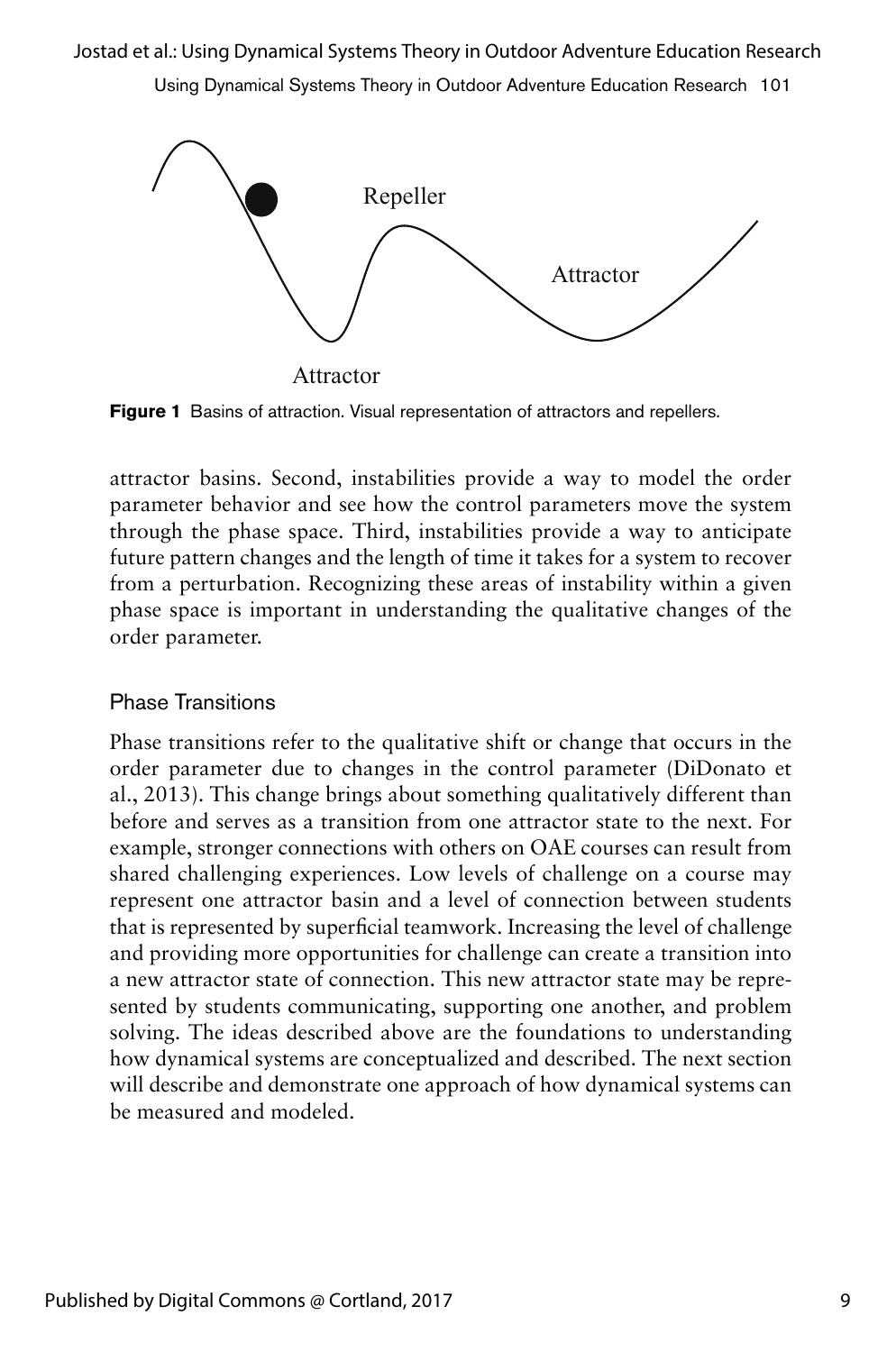102 Jostad, Sibthorp, Butner, Rochelle, and Gookin

## **Modeling Dynamical Systems**

A variety of tools can be used to measure and model dynamical systems (topology, state space grids, non-differential equations, STELLA), and each serves to answer/inform different research questions. For example, topology is a graphical representation of differential equations via maps (see Butner et al., 2015). State space grids are another graphical approach that uses ordinal data and displays the data on two dimensions (see Hollenstein, 2007). Another approach is through the use of simulations with software such as STELLA (see Wells, Ruddell, & Paisley, 2006). Many of the tools can be quite complex, but a simple set of tools can be used for many common research questions. The following will provide an example of how to use regression techniques to model a dynamical system in OAE research.

## Data Collection

One of the difficult aspects of collecting DST data in OAE is the requirement of repeated measures over time. For the data to be meaningful, it necessitates at least three time points and needs to show change in the order parameter. Collecting data more frequently is preferred as this provides a better description of the system over time. However, it is important to consider the time and rate at which the phenomena in a study develop. For example, if trying to understand the development of social connections, measurements should be administered early and frequently in the course when social connections are most likely to change.

### Data-based Example

Data for this example of modeling were collected from two semester courses from the National Outdoor Leadership School (NOLS) for the first nine days of courses in 2015. The two semester courses were 87 days in length, but because the variable of study was sense of belonging and rations were 9 days in length, the most appropriate time to collect the data was at the beginning of the course. Both courses began with a three-day wilderness medicine section before beginning a backpacking section in the Rocky Mountains. A total of 24 students, 17 males and 7 females with a mean age of 20.2 years, completed questionnaires the first nine days of the course. The students completed the questionnaires at the end of each day in an area away from other students. Students on these courses did not know each other prior to this trip so the beginning of the course provided a great opportunity to see the development of sense of belonging.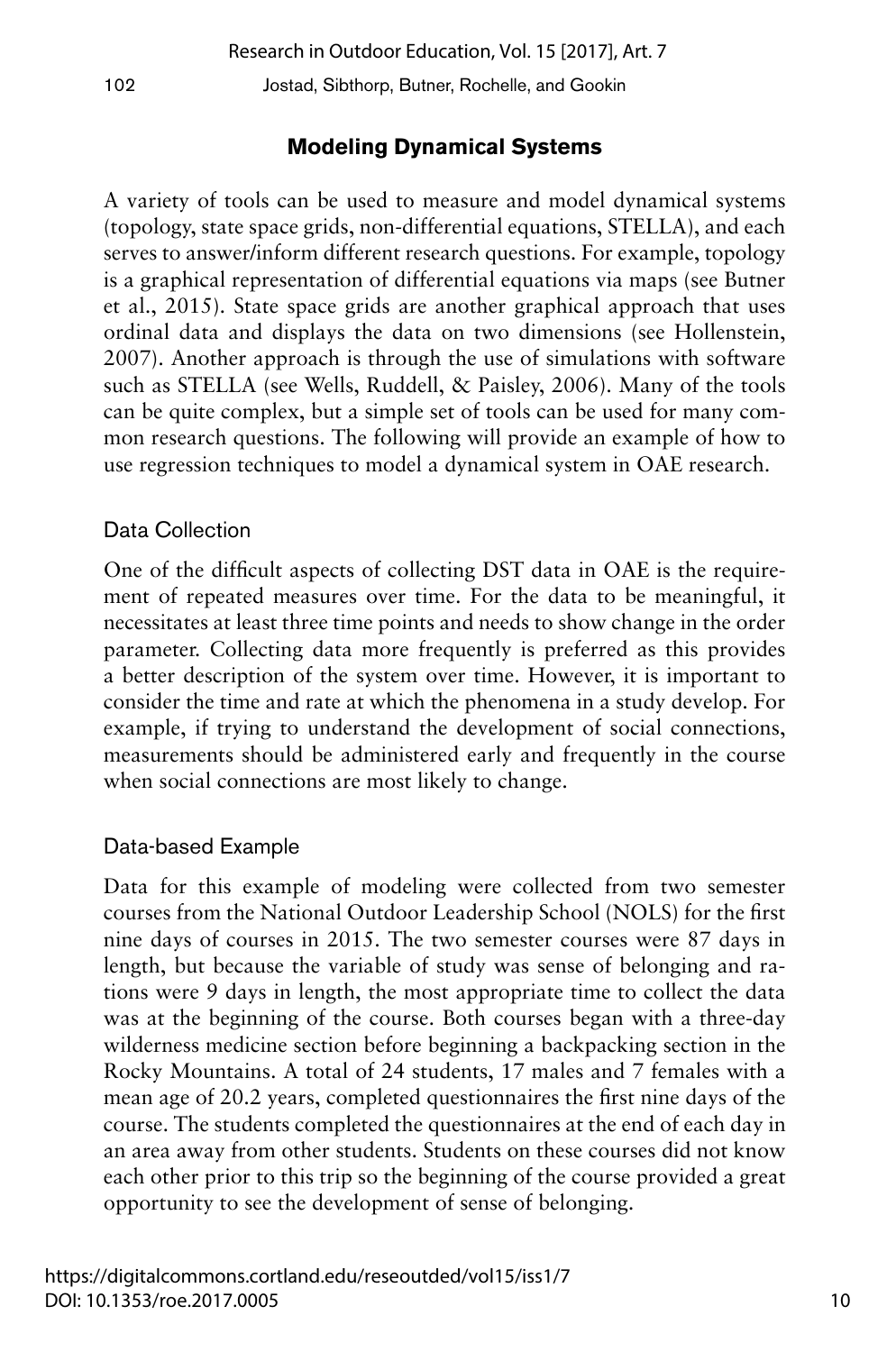Using Dynamical Systems Theory in Outdoor Adventure Education Research 103 Jostad et al.: Using Dynamical Systems Theory in Outdoor Adventure Education Research

**Order Parameters and Control Parameters.** Sibthorp and Jostad (2014) developed a model of the social system using a systems theoretical framework. Their model recognized many of the main components in the social system and how they might interact with one another. Using this model as a framework, sense of belonging was the order parameter that was measured using the ten-item Feeling of Social Belonging Scale (Richer & Vallerand, 1998). The scale consists of two dimensions of belonging (acceptance and intimacy) and both show strong reliability (.89 and .91).

Two variables were used as the control parameters in this study. Goal conflict represented the goal component of the Sibthorp and Jostad (2014) model. Goal conflict describes the extent to which students felt they want similar outcomes as others on the course. This was measured with one item that was written by the authors and had been used in previous research. The question specifically asked "I want different things in this course than others in the group." Instructor support represented the instructor component of the model and is defined as the level of care and support an instructor provides toward the students. Instructor support was measured using a modified four item sub-scale of the Classroom Life Scale (Johnson, Johnson, Buckman, & Richards, 1985). All questions on the questionnaire were 7-point Likert-type questions.

**Analysis: Change as Outcome Model.** Because dynamical systems are fundamentally interested in change, change becomes the outcome variable in the data (Butner et al., 2015). One way to create a change value is to make a lead variable and then compute a difference score for each individual. A difference score can be computed by subtracting the value of the present state of the system from the next time point (the lead). This simple difference score represents a first order derivative of velocity, which suggests how fast the order parameter is changing. Because DST assumes that the given value of an order parameter at time one will provide information on the future trajectories of the system, the current value of a student's sense of belonging can be used to predict its own change. This initial prediction is the baseline model in a DST analysis because it depicts the underlying pattern of the order parameter. This baseline model represents the trajectory of the order parameter without any influence of control parameters. These notions, while somewhat different than traditional methods, align with how systems are conceptualized. That is, time has been built into the data, rather than using time as a predictor variable as in traditional growth models. A graphical representation is provided in Figure 2 by viewing the change of sense of belonging as the outcome variable and the present value as the predictor variable. From this simple graph, the notions of stability and attractors can also be extrapolated.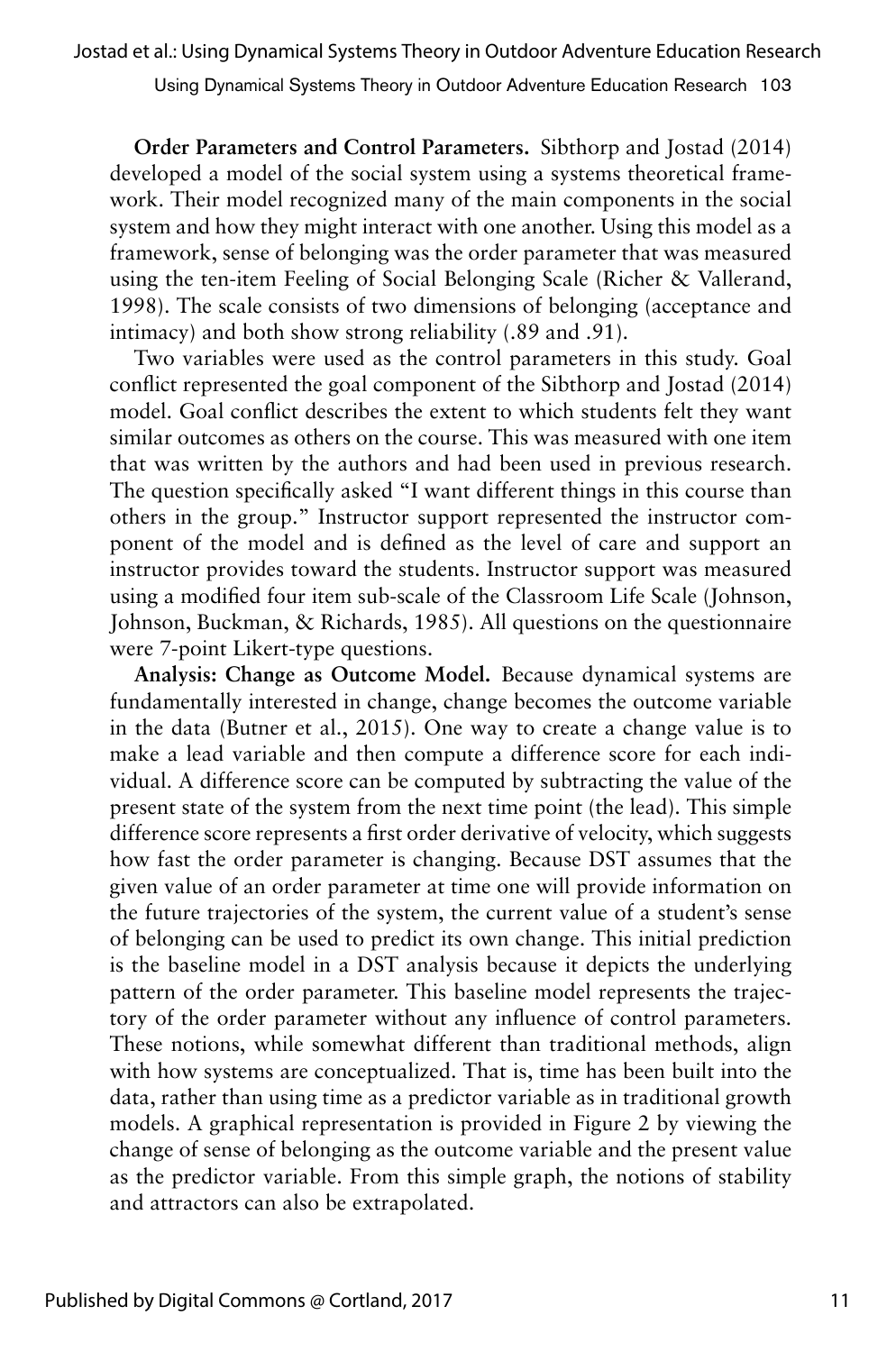104 Jostad, Sibthorp, Butner, Rochelle, and Gookin



**Figure 2** Attractors. Graphical representation of an attractor.

The value of sense of belonging is shown on the x-axis and the change in sense of belonging on the y- axis. The dashed line in the graph represents an area of no change and this has a special name called the *set point*. The set point is the specific measured location and value within the phase space from which behavior is depicted because it represents the point of no change, or stability (Butner et al., 2015). If the negative sloping line represented the data of a time series for a single individual, then this graph would represent an attractor because all points within this graph would converge on the set point over time. If the current value of sense of belonging (on the x-axis) is higher than the set point (further to the right), this student would have negative change (y-axis). This means that the future value (or change) for this student would decrease over time. That is, when a student's sense of belonging is higher than the set point, it tends to decrease or "attract" toward its set point. When the current value of sense of belonging resides below the set point (further to the left on the x- axis), change will be positive and the student will be drawn toward the set point. Fundamentally, negative sloping lines represent attractors. On the contrary, positive sloping lines represent repellers because when the current value of sense of belonging is higher (further to the right on the x- axis) than the set point, change is positive, and thus, individuals will have higher values in the future and move farther away from the set point (see Figure 3). This graph provides information about what value of sense of belonging people are attracted toward and shows the strength of this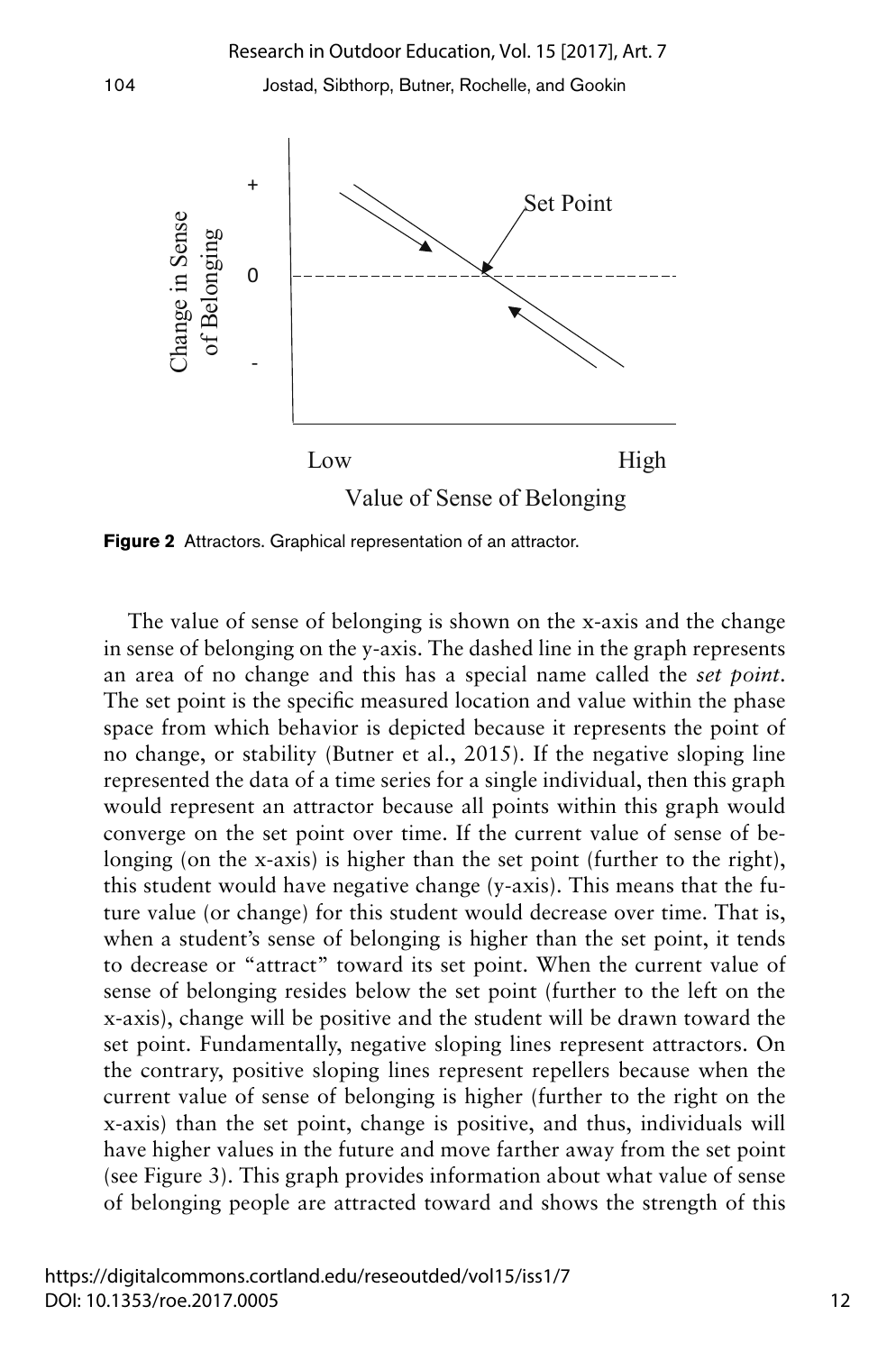Using Dynamical Systems Theory in Outdoor Adventure Education Research 105 Jostad et al.: Using Dynamical Systems Theory in Outdoor Adventure Education Research



**Figure 3** Repellers. Graphical representation of a repeller.

attraction. A steeper slope shows a stronger attractor or repeller, whereas a slope that is less steep shows a weaker attraction or repulsion.

When the data are conceptualized in these terms, it is possible to identify points or areas of attraction and the rate at which students move toward these states; however, these notions can be measured with relatively simple equations. When looking at a single time series of data for one person, it is possible to measure set points, attractors, and repellers using the following regression equation:

 $X_{t+1}$  -  $X_t = b_0 + b_1(X_t) + e_0$ 

The  $X_{t+1}$ — $X_t$  represents the change that is occurring in sense of belonging from the student's present value to their future value. The  $b_0$  represents the y intercept and the  $b_1(X_t)$  represents the slope of the equation given a value of X. The set point and strength of attraction or repulsiveness of the system can be calculated through the above equation. By setting change to zero (because the set point represents no change), the set point can be measured within the system by the equation:

 $X = -b_0 / b_1$ 

The regression model will provide a slope  $(b<sub>1</sub>$  the attraction or repulsion) and intercept value  $(-b_0)$ , which can then be plugged into the above equation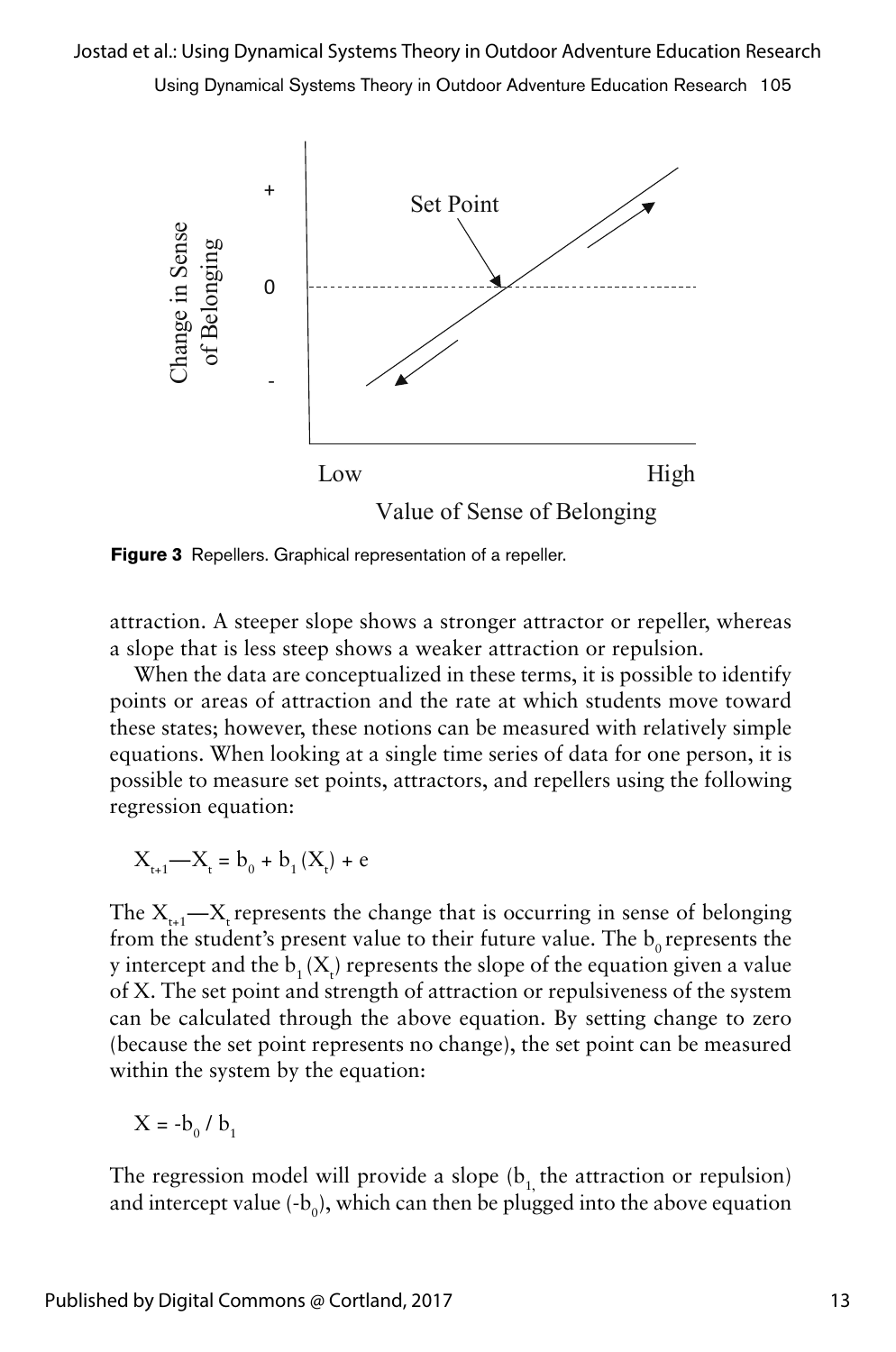106 Jostad, Sibthorp, Butner, Rochelle, and Gookin



**Figure 4** Attractor with data. Tim's relationship between current sense of belonging and change.

to determine the value of the set point. Whether the slope is an attractor or repeller can be determined by the sign of the slope (positive or negative) and the strength of the slope is indicated by the value of the coefficient.

To illustrate how this works using a single time series from these data, Figure 4 shows a graph of Tim with his current level of sense of belonging (on the x-axis) predicting his change (on the y-axis). The graph suggests attractive behavior due to the negative sloping line. The set point can be computed using the equation above with the slope of - 0.88 and a constant value of -0.22 (all predictor variables have been grand mean centered). This particular model shows an attractor (-0.88) with a set point value of -0.25, which is approximately what is shown from the graph. Also interesting is the fact that this equation alone accounts for 62% of the variance in Tim's change in sense of belonging. So far an explanation of how an order parameter predicts its own change has been presented, but of interest is how control parameters "control" the system.

Another piece which can be added to this equation is a control parame-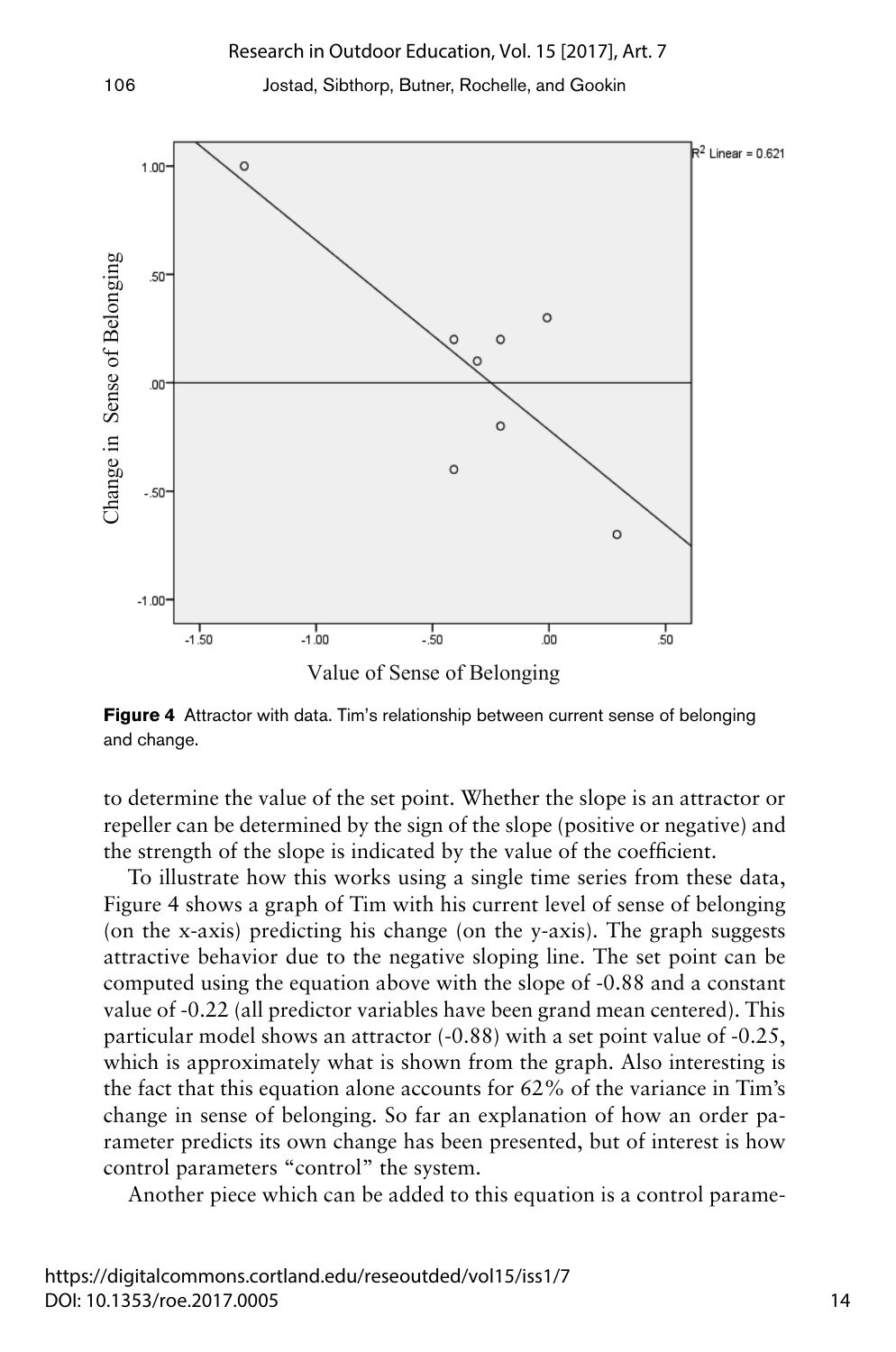Using Dynamical Systems Theory in Outdoor Adventure Education Research 107 Jostad et al.: Using Dynamical Systems Theory in Outdoor Adventure Education Research

ter that may alter the trajectory of the system. For example, a difference in goals (goal conflict) between students on the course may alter their sense of belonging in two ways. Control parameters can alter both the location of the set point and the strength of attraction or repulsion. If a control parameter is added as a main effect, it has the ability to only change the set point of the equation, but not the slope (Butner et al., 2015). However, if an interaction term is added to the equation, the potential of changing the set point and the strength of attraction or repulsion is possible (Butner et al., 2015). That is, by adding an interaction between the value of sense of belonging and "goal conflict," it is possible not only to change the set point, but change the strength (slope) of an attractor or repeller. Multilevel modeling can be used to expand this notion beyond a single time series.

**Change as Outcome Models with Multilevel Modeling.** The change of one person is rarely of interest to social scientists; rather, measuring multiple people is often the goal. Multilevel models provide the ability to model variables that are non-independent and can handle missing data (Raudenbush & Bryk, 2002). The same steps as above can be used to create the lead and change variables.

Figure 5 shows a linear plot for all students over the nine days with change in sense of belonging as the outcome and the current value of sense of belonging as the predictor. This graph suggests a fixed point attractor exists at approximately a value of 0.5 and shows that 15% of the variance can be explained by this equation. Using the values of the intercept and the slope, it is possible to mathematically calculate the set point. The slope in this model has a value of -0.38 and an intercept of 0.11. According to the equation mentioned above, the set point can be determined by dividing the intercept by the slope  $(-(0.11)/-0.38)$ , which equals 0.29. The strength of this set point can be determined by looking at the value of the slope, which in this equation is -0.38. These values are somewhat different than what Tim's data showed. Tim had a much lower set point and showed stronger attractive behavior than the average student, which could have been a result of his difficulties at the beginning of the course.

Due to the nature of this population and the construct, it is feasible that students may vary in their set points and in their slopes. That is, students may have different set points and may move toward those set points at different rates. To understand if this exists, variance components on the intercept and slopes were modeled. In this example, both were significant  $(p < .01)$ .

In order to understand why people may differ on the variance components, control parameters were added to the model. First, the level one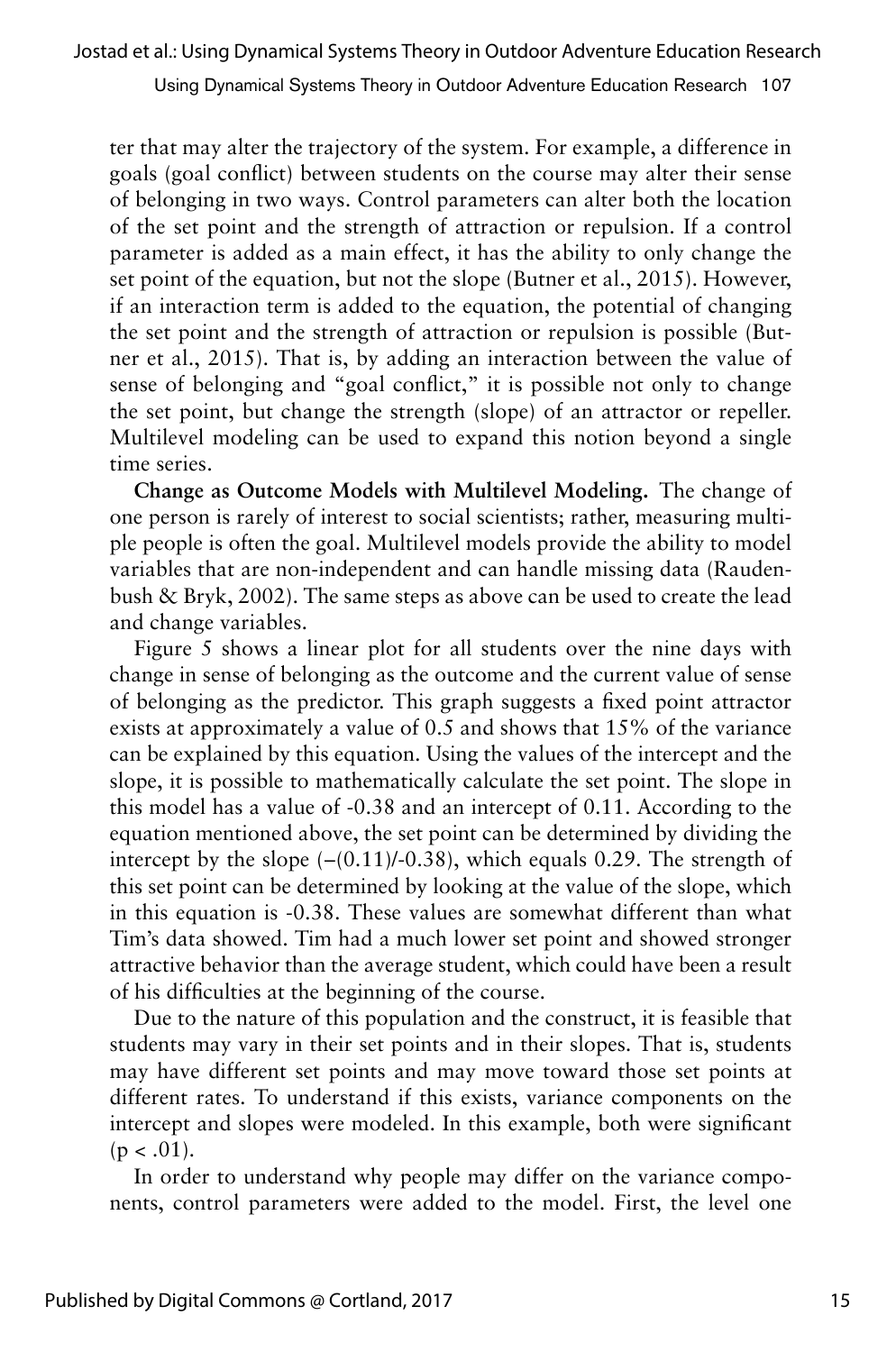



sense of belonging and change. The average relationship between current  $\mathbf{r}_{\text{max}}$ **Figure 5** Attractor with data for all students. The average relationship between current

control parameter of goal conflict was added both as a main effect and an interaction. According to this model, there was not a significant main effect but there was a significant interaction ( $\beta$  = -0.05, p < .05), which suggests that for every one unit increase in daily goal conflict, the slope of a student's change becomes more attractive by 0.05 units. That is, students who have more goal conflict with others tend to gravitate toward the attractor faster. This change in the slope also makes it more stable, and thus more difficult to change from. The set point in this model did not significantly change.

To put these results in context, these data suggest that on days when the average student in Tim's group had higher levels of goal conflict, the rate at which students moved toward their set points in belonging increased. This increase in the slope indicates that the average student's set point is more stable, which makes it more resistant to perturbations, but also more difficult to change. If for example, they wanted to increase their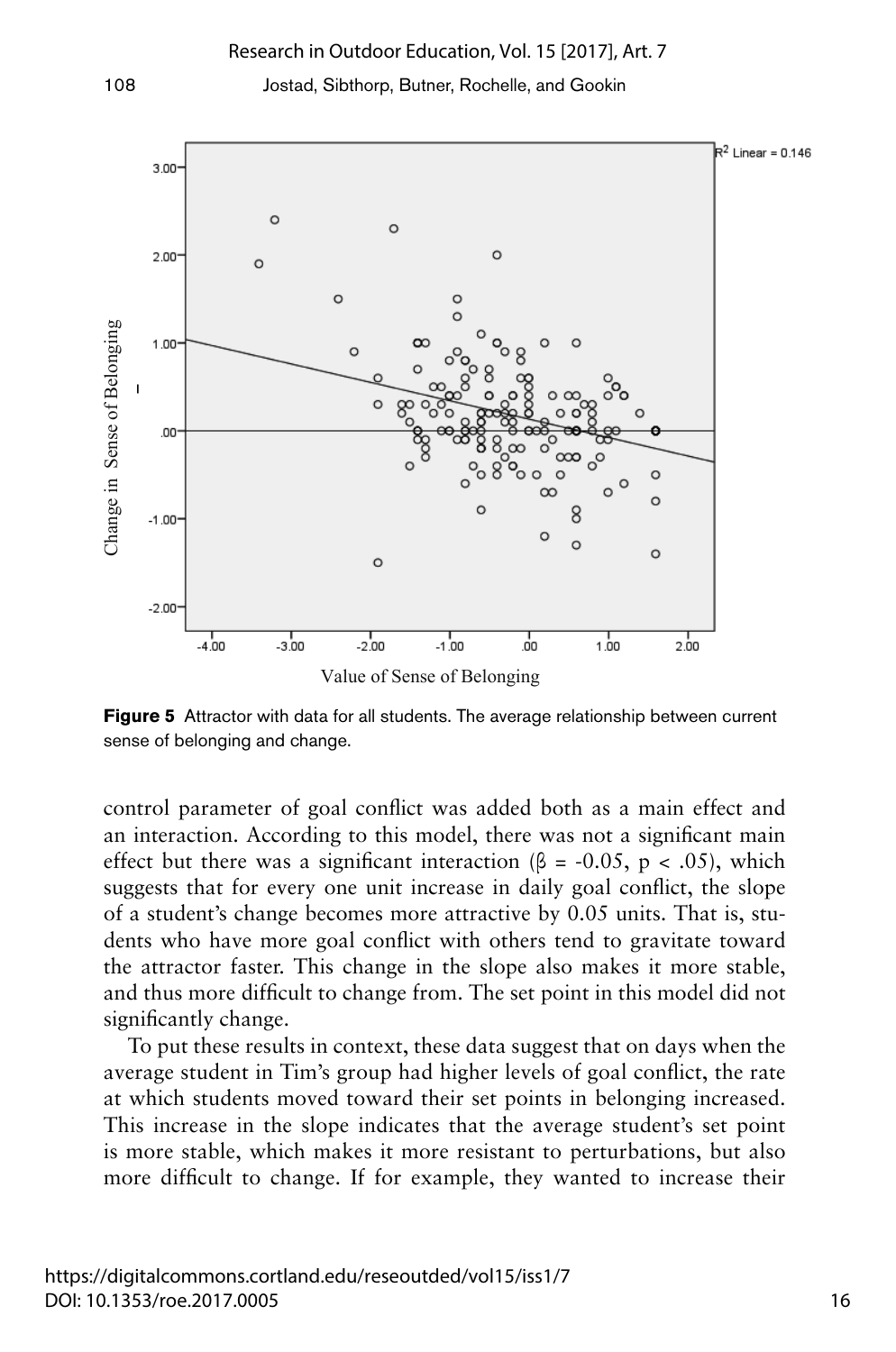Using Dynamical Systems Theory in Outdoor Adventure Education Research 109

sense of belonging, goal conflict makes it more difficult for them to make this change.

Instructor support, a level two predictor, was also modeled as a main effect and an interaction. This model showed a significant main effect  $(\beta = 0.20, p = .01)$  but did not show a significant interaction. This result suggests that for every one unit increase in instructor support, the student increased their level of sense of belonging by 0.20 units. That is, students who felt more support from their instructors had higher levels of belonging.

To calculate the effect size of this model, the predicted and residual values were saved from the model and then aggregated by the standard deviation (see Snijders & Bosker, 1999 for more information). Using this approach, this DST model accounted for 43% of the variance in the change of sense of belonging. The following section provides a further description to understand and conceptualize DST results.

**Understanding Example DST Results.** The focus of DST is not to advocate for cause and effect relationships, but to track the temporal patterns of phenomena and understand what components within the system can alter this pattern. The first part of this analysis, predicting change by the current value of sense of belonging, acts as a baseline model. From this, it is possible to determine the stable (attractors) areas within the system and how a student moves (changes) toward those stable points. In our example, the attractor existed above the zero point, meaning a student's level of sense of belonging tended to stabilize 0.29 units above the average of all students. Therefore, when students had lower values of sense of belonging they gradually moved toward the set point over time. The slope of this equation serves to show how fast students move toward this stable state and acts as a marker for the strength of the attractor.

The control parameters were used to explain if components of the system influence the temporal pattern of the order parameter. The significant interaction of goal conflict and sense of belonging showed that this control parameter increases the rate at which a student moves toward the attractor state on a daily basis. That is, the current level of sense of belonging moderates the relationship between daily goal conflict and change in sense of belonging. In addition, this interaction suggests that the attractor is more stable when goal conflict exists, meaning it is more difficult for students to change their level of belonging once it gravitates toward the attractor. The second control parameter was instructor support. When students felt they had greater support from their instructors over the entire nine days they also felt a greater sense of belonging.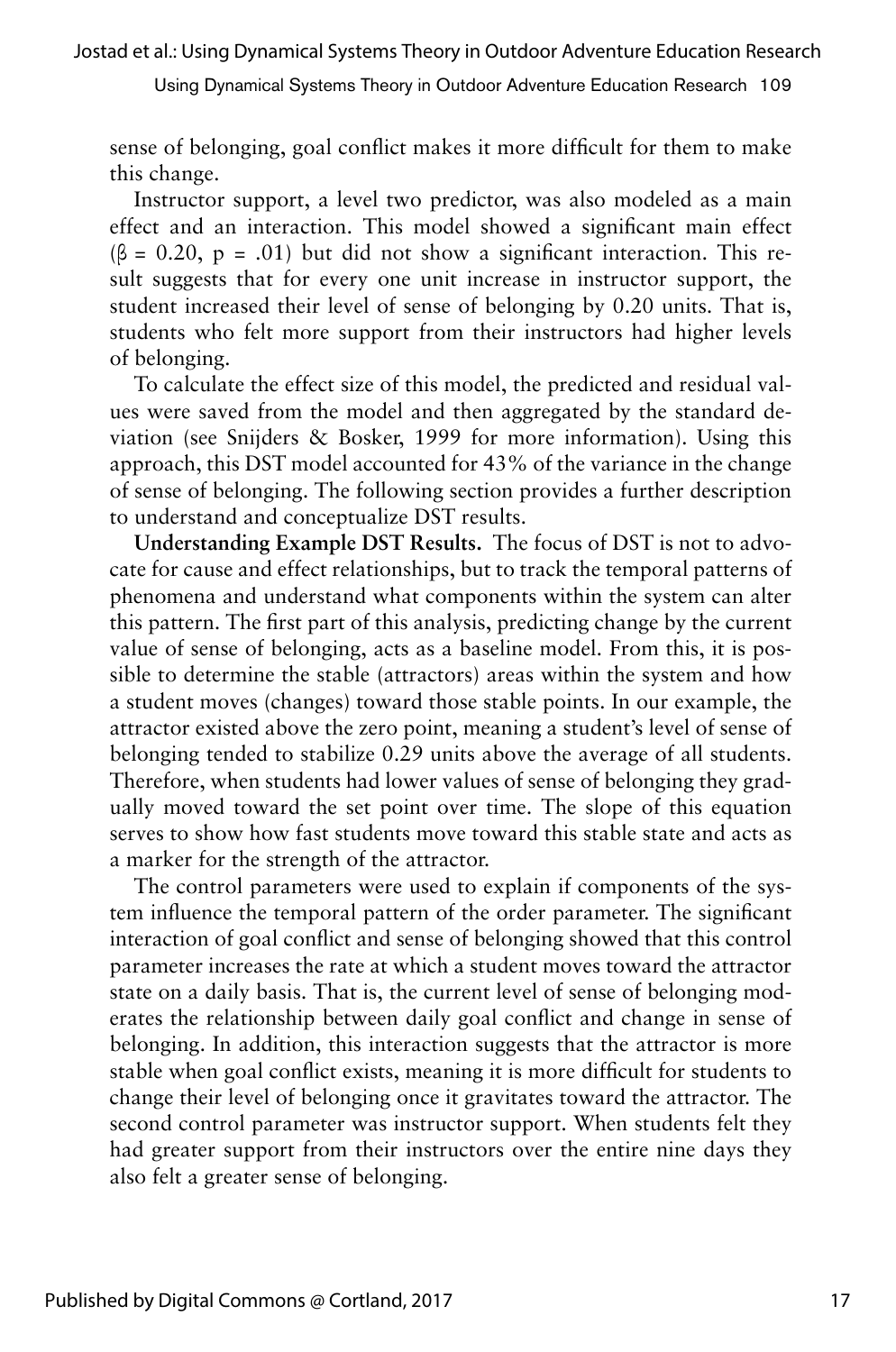Applying these findings to Tim's experience can help understand how goal conflict acts as a control parameter. The change in slope suggests that goal conflict makes him move toward the attractor faster and makes it more difficult for Tim to change his level of belonging once he has reached the attractor state. The instructor support control parameter also suggests Tim increases his sense of belonging when feeling supported by his instructors.

#### **Implications for Professional Practice**

An understanding of DST does not only provide the researcher another tool to better comprehend human behavior, but DST can also help practitioners recognize the components and processes of change that a client may experience in their program. The beauty of looking through the DST lens is that there is simply not one aspect of the program that creates change or growth, but there are a multitude of components that interact to create this change over time (Wiese et al., 2010). If practitioners use a DST lens they are better able to identify the components that might create change (control parameters) and may be able to leverage how this change influences their clients. Furthermore, DST requires practitioners to look at their programs holistically and understand the "big picture." Having this perspective on programs can be beneficial for new and veteran staff.

Researchers and practitioners should not be discouraged by unfamiliar language or seemingly complicated statistics if they want to implement DST into their profession. Many people are already familiar with the ideas introduced in this paper through their understanding of ecological systems and how different parts of a system can create change over time. To begin your DST thinking, first identify all of the components within your system. Second, identify the component you are trying to better understand or measure (i.e. order parameter). Third, identify the main components within the system that might influence (i.e. control parameters) the component you want to understand. Finally, track the trajectory of change within the component of interest. Tracking this change can be done quantitatively with robust and complicated statistics, or with relatively simple statistics. However, tracking this change can also be done qualitatively for those who do not want to use statistics. All of the ideas provided in this paper can be used by practitioners and researchers by simply understanding the basics of how dynamical systems operate.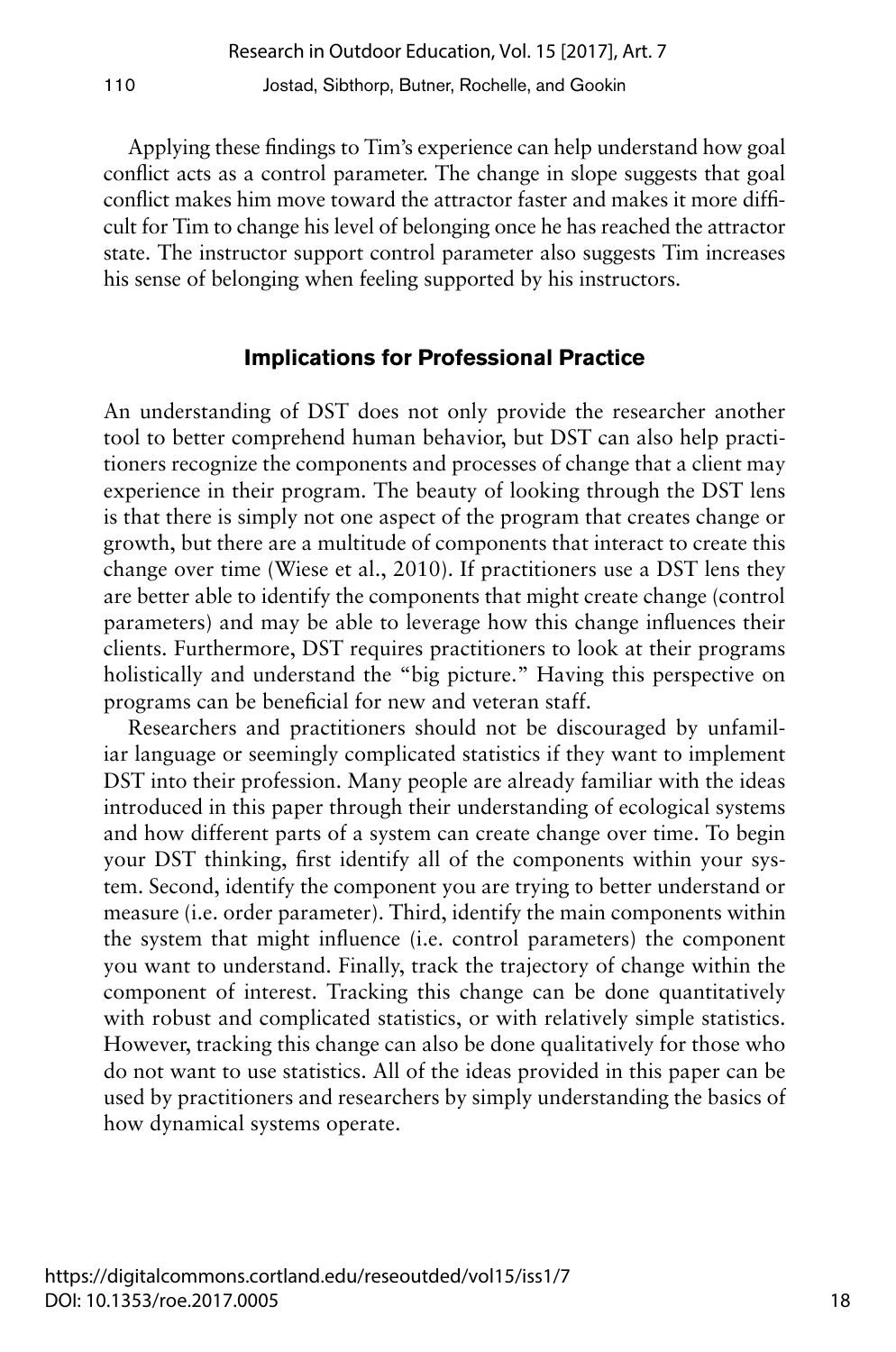Using Dynamical Systems Theory in Outdoor Adventure Education Research 111 Jostad et al.: Using Dynamical Systems Theory in Outdoor Adventure Education Research

### **Conclusion**

The purpose of this article was to show how DST can be used as a theoretical and methodological tool in OAE research. While a variety of tools and resources can be used to analyze dynamical systems, this paper illustrated *one* approach that uses familiar statistical analyses and equations. Ultimately, using a DST framework requires an adjustment of how phenomena are viewed and understood. Rather than seeking cause and effect relationships, the first step may need to be a step back, by focusing on observing a system over time. In order to understand the processes of OAE programs, a theory is needed that helps to understand the process of change, and DST provides one way to accomplish this task.

Tim's experience on an OAE course is incredibly important to understand, however, his experience occurs in a dynamic and complex setting consisting of multiple interacting parts. In order to truly advance the understanding of what occurs during OAE programs, researchers need to recognize and acknowledge multiple variables that influence outcomes in OAE (Scrutton & Beames, 2015). Dynamical systems theory provides a platform to take on these challenges, which can help understand the development of many outcomes participants may gain from their OAE experiences.

#### **References**

- Abraham, R., & Shaw, C. D. (1992). *Dynamics: The geometry of behavior* (2nd ed.). Redwood City, CA: Addison-Wesley.
- Brown, M. (2002). The facilitator as gatekeeper: A critical analysis of social order in facilitation sessions. *Journal of Adventure Education and Outdoor Learning, 2*(2), 101–112.
- Butner, J. E., Gagnon, K. T., Guess, D. A., Lessard, D. A., & Story, N. (2015). Utilizing topology to generate and test theories of change. *Psychological Methods,* 20*(1)*, 1–25.
- DiDonato, M. D., England, D., Martin, C. L., Amazeen, P. G. (2013). Dynamical analyses for developmental science: A primer for intrigued scientists. *Human Development,* 56*(1)*, 59–75.
- Ewert, A., & Sibthorp, J. (2014). *Outdoor adventure education: Foundations, theory, and research.* Champaign, IL: Human Kinetics.
- Granic, I., Hollenstein, T., Dishion, T. J., & Patterson, G. R. (2003). Longitudinal analysis of flexibility and reorganization in early adolescence: A dynamic systems study of family interactions. *Developmental Psychology, 39(*3), 606–617.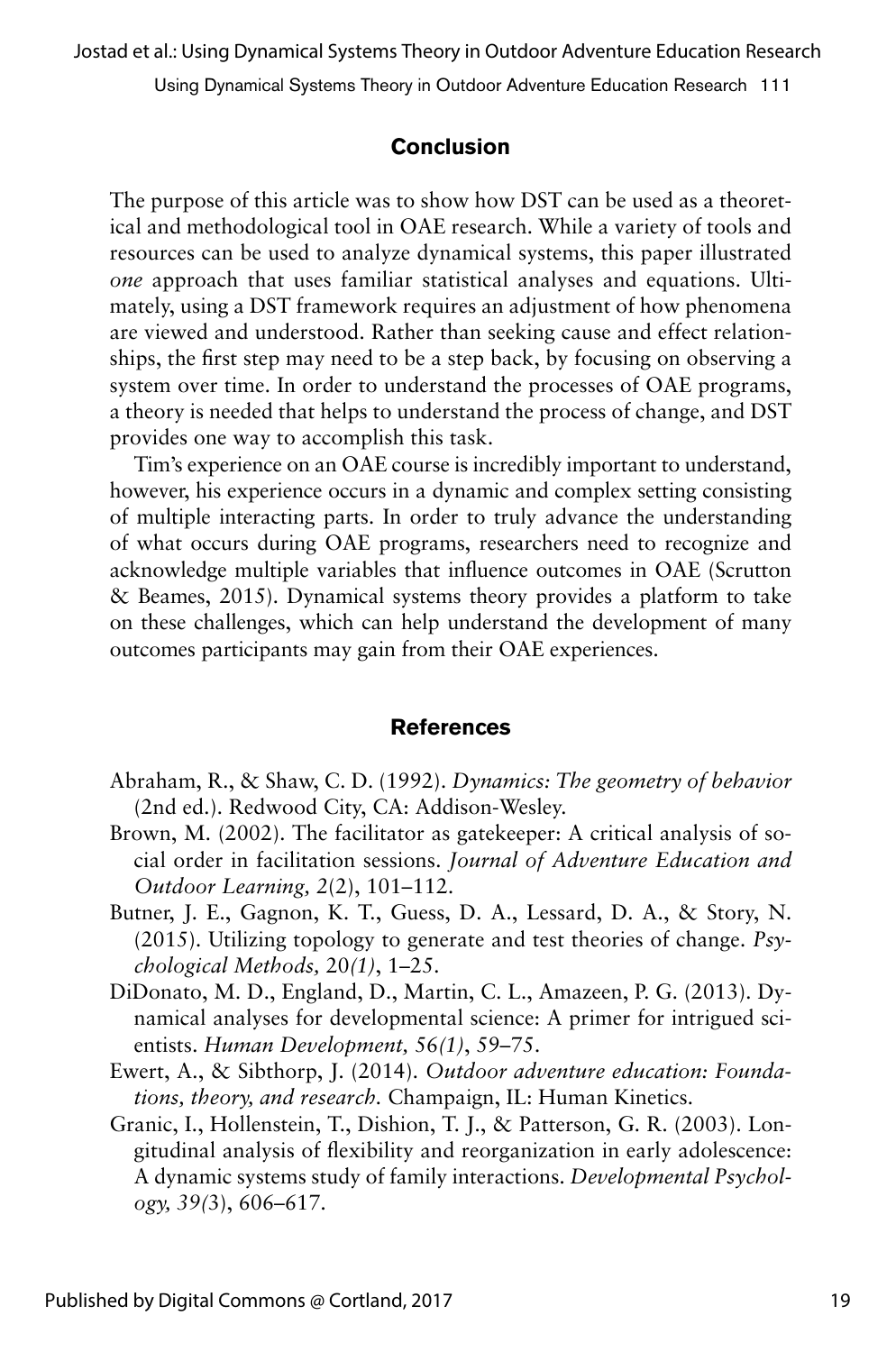- Hollenstein, T. (2007). State space grids: Analyzing dynamics across development. *International Journal of Behavioral Development, 31*(4), 384–396.
- Hollenstein, T. (2011). Twenty years of dynamic systems approaches to development: significant contributions, challenges, and future directions. *Child Development Perspectives*, 5, 256–259.
- Johnson, D. W., Johnson, R. T., Buckman, L. A., & Richards, P. S. (1985). The effect of prolonged implementation of cooperative learning on social support within the classroom. *The Journal of Psychology, 119*, 405–411.
- Kelso, S. (1995). *Dynamic patterns: The self-organization of brain and behavior*. Cambridge, MA: MIT Press.
- Lerner, R. H. (2002). *Adolescence: Development, diversity, context, and application*. Upper Saddle River, NJ: Prentice Hall.
- Lichtwarck-Aschoff, A., van Geert, P., Bosma, H., & Kunnen, S. (2008). Time and identity: A framework for research and theory formation. *Developmental Review, 28*, 370–400.
- Lewis, M. D. (2000). The promise of dynamic systems approaches for an integrated account of human development. *Child Development, 71*, 36–43.
- Magnavita, J. J. (2012). Advancing clinical science using system theory as the framework for expanding family psychology with unified psychotherapy. *Couple and Family Psychology: Research and Practice*, *1*(1),  $3 - 13$ .
- McGrath, J. E. (1997). Small group research, the once and future field: An interpretation of the past with an eye toward the future. *Group Dynamics: Theory, Research, and Practice, 1*(1), 7–27.
- McKenzie, M. D. (2000). How are adventure education program outcomes achieved?: A review of the literature. *Australian Journal of Outdoor Education, 5*(1), 19–28.
- Mitchell, M. (2008). *Complexity: A guided tour.* New York, NY: Oxford University Press.
- Nowak, A., & Lewenstein, M. (1994). Dynamical systems: A tool for social psychology? In R. R. Vallacher & A. Nowak (Eds.), *Dynamical systems in social psychology* (pp. 17–53). San Diego, CA: Academic Press.
- Raudenbush, S. W., & Bryk, A. S. (2002). *Hierarchical linear models: Applications and data analysis methods (2nd ed.).* Thousand Oaks, CA: Sage.
- Richer, S. F., & Vallerand, R. J. (1998). Construction et validation de l'Echelle du sentiment d'appartenance sociale (ESAS). *Revue Europeenne de Psychologie Appliquee, 48*(2), 129–137.
- Shooter, W., Paisley, K. & Sibthorp, J. (2010). Trust development in outdoor leadership. *Journal of Experiential Education, 33*(3), 189–207.